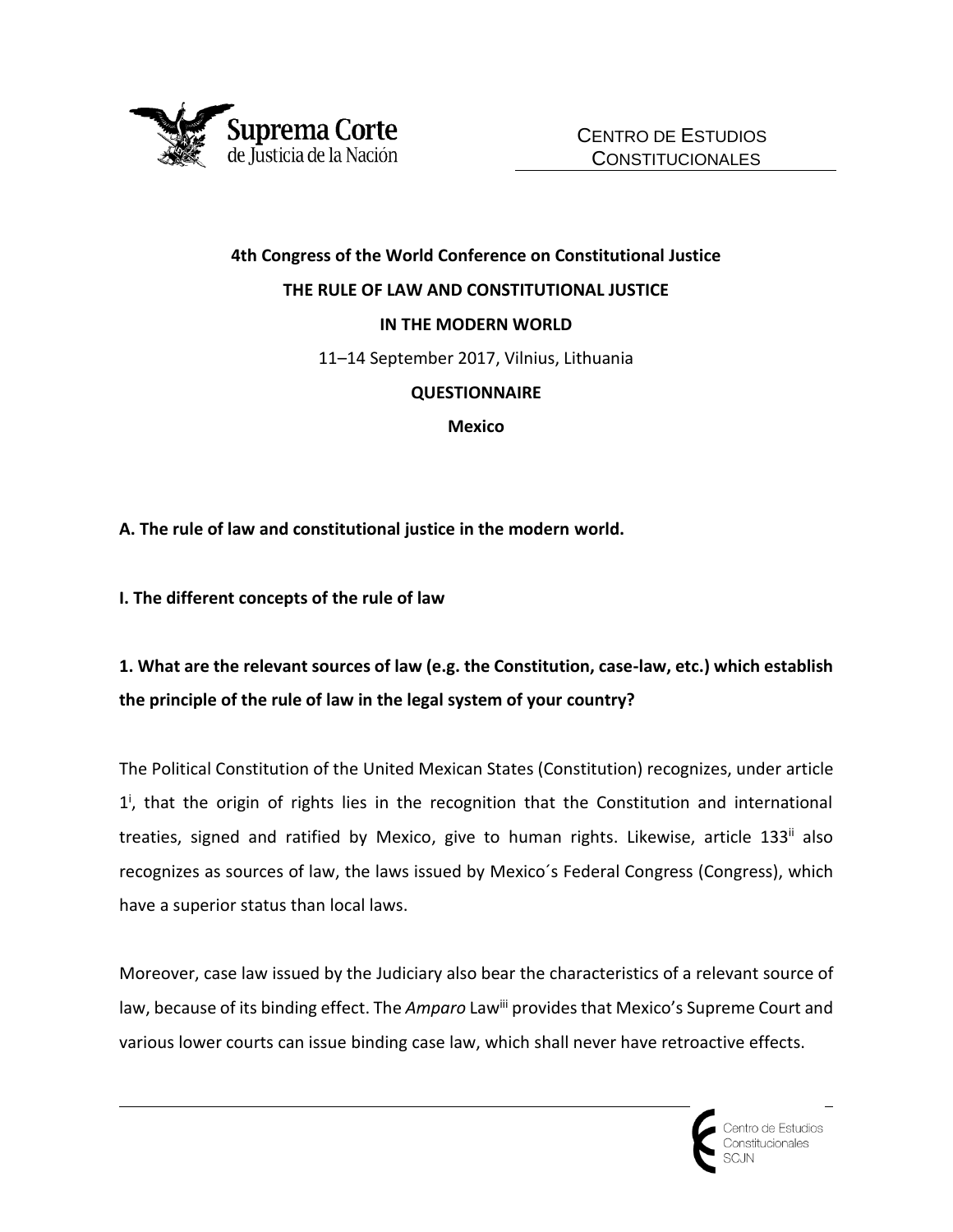

## **2. How is the principle of the rule of law interpreted in your country? Are there different concepts of the rule of law: formal, substantive or other?**

At case law level, there is no well-established use of the term *Rule of Law*, in which differences are made between its formal or substantive dimensions. Nevertheless, the term has been used in reference to a segment of fundamental rights. For example, regarding freedom of speech, the Supreme Court in full session has argued that the free expression of ideas, as well as of communication and access to information, are essential in the formation of public opinion, as a necessary component of a representative democracy, and therefore constitutes a fundamental right of the *Rule of Law*.<sup>iv</sup>

## **3. Are there specific fields of law in which your Court ensures respect for the rule of law (e.g. criminal law, electoral law, etc.)?**

The Supreme Court has guaranteed respect for the Rule of Law in different areas, but due to limited herein, only three of them will be mentioned: 1) separation of powers, 2) rights of due process and 3) access to information.

As regards to the first, the Supreme Court in full session determined that due to the fact that the figure of separation of powers does not imply an absolute separation and isolation, it is rather a principle which mandates the coordination and collaboration of the different branches of government, in order to achieve a balance of forces that guarantees political unity of the State. However, this flexibility of the concept of separation of powers should not be confused with an encroachment of jurisdictions, as this represents a risk to the preservation of the Rule of Law, on the grounds that the limits to the abuse of public authority would not be wellidentified. v

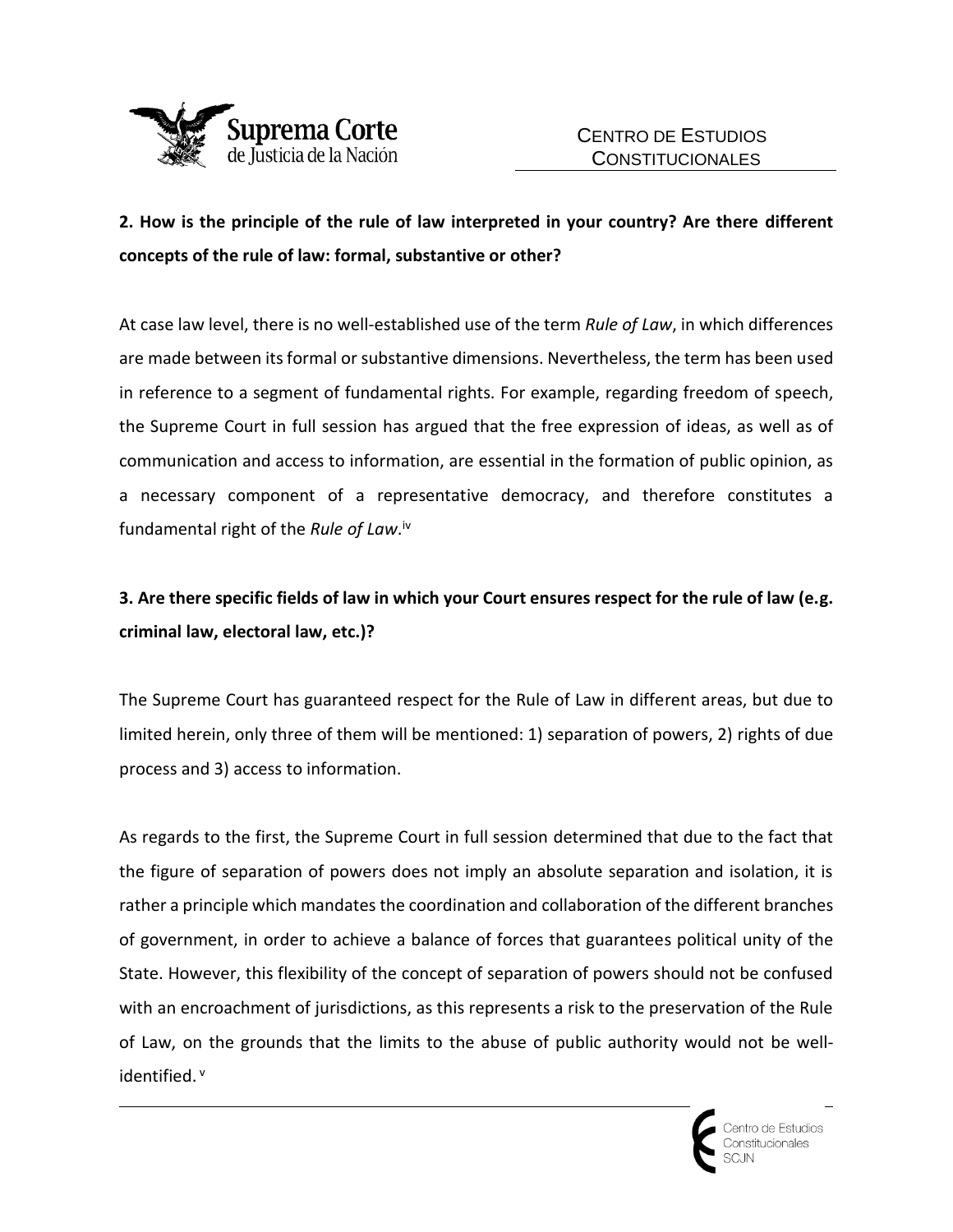

The rights of due process set forth in the Constitution are intertwined with the powers granted to government authorities through systematic relations. This is what the Supreme Court in full session decided in the case of the legal concept of *res judicata*, which protects the citizens by ensuring their security and legal certainty in order to avoid being subject to two trials, for the same facts. At the same time, *res judicata* is a tool that the courts have in order to implement their rulings, namely to enforce their final decisions. This is the reason why *res judicata* is considered a cornerstone of legal certainty both for the citizens and judges' actions, and it established itself as a foundation of the Rule of Law.<sup>vi</sup>

Lastly, within the framework of a constitutional controversy, the Supreme Court in full session explained the double dimension of access to information as an individual and social constitutional right. In the first one, the exercise of the right to access information is a right in itself, which implementation is projected towards the field that develops the personal autonomy of seeking, receiving and disseminating all types of information. In the second one, the social component represents a mechanism of institutional control; in other words, based upon the transparency of government action it is possible to engage citizens in an effective political involvement. It is again in the intersection of rights, both individual and collective, where the Supreme Court regards that the Rule of Law is bound.<sup>vii</sup>

**4. Is there case-law on the content of the principle of the rule of law? What are the core elements of this principle according to the case-law? Please provide relevant examples from case-law.**

As it has been mentioned in response to the first question, in Mexico there is no doctrine on the Rule of Law on a case law level, which does not necessarily mean that the concept of it is

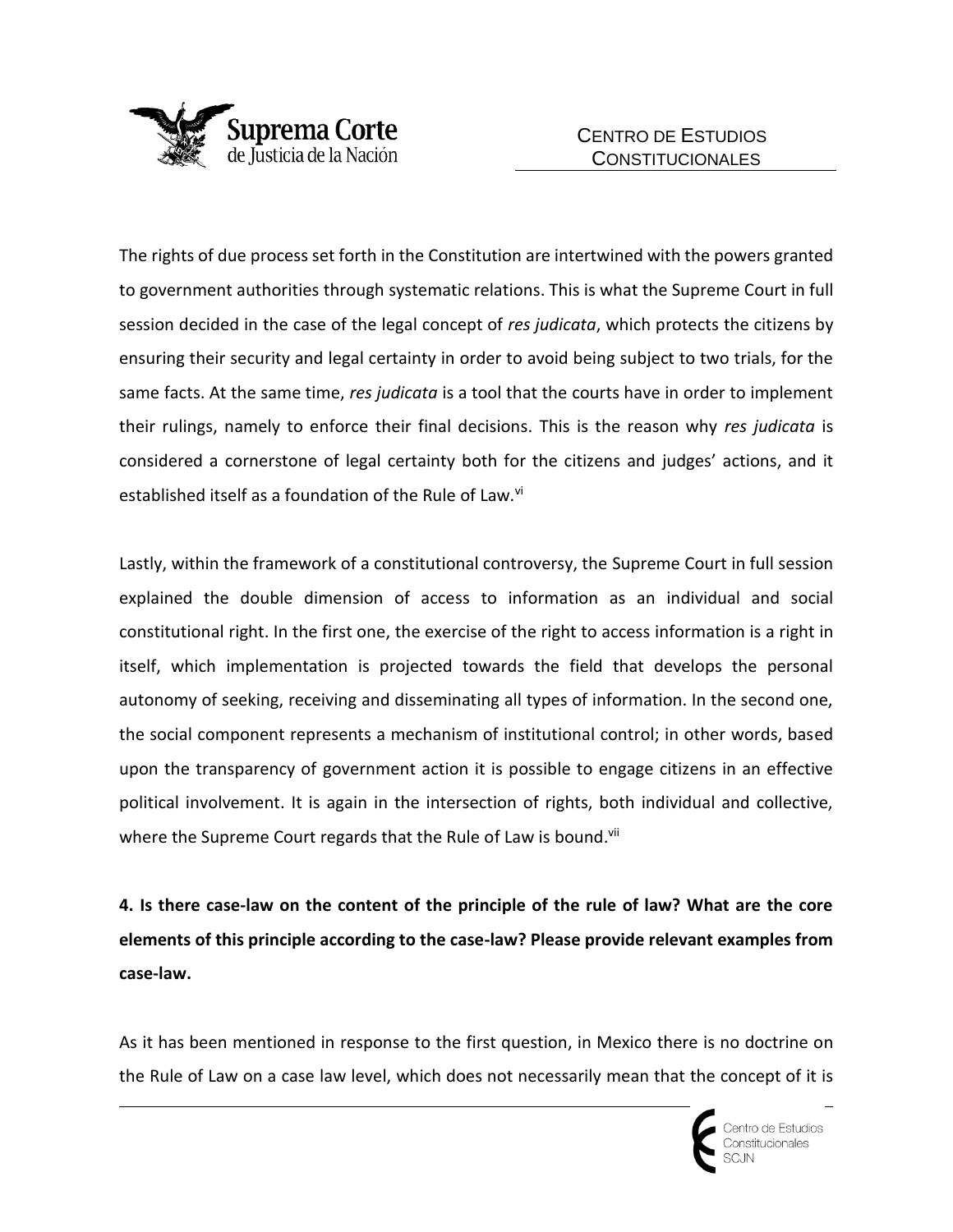

not frequently used in the Supreme Court´s rulings. In the field of Mexican doctrine, some focal points are acknowledged with regards of what this term means to the Mexican legal system. Four essential elements are set out: "1) supremacy of the law; 2) accountability of government officials; 3) judicial control of constitutionality; and 4) respect for and promotion of fundamental rights." (Vázquez, 2002:111). From this specific breakdown, it is possible to find multiple references in the Mexican regulatory system and in the Supreme Court´s case law.

On few occasions, the Second Chamber of the Supreme Court has used the term *supremacy of the law*, in order to indicate that the Mexican legal system has reserved for the law (understood exclusively as any law issued by Congress) certain matters that cannot be surpassed by actions of the Executive branch, because these matters must be justified and measured through mandates of law. <sup>viii</sup>

Regarding the *accountability of government officials*, Title Fourth of the Constitution entitled *About the Accountability of Government Officials, Individuals Associated with Major Administrative Offences or Acts of Corruption and State Liability*, foresees the accountability of government officials starting from article 108 to 114. This section was amended in 2015, in order to include a National System of Anticorruption, identified as "a coordinating body between authorities from all levels of government that have authority in matters regarding the prevention, detection and punishment of administrative liabilities and acts of corruption, as well as in the inspection and control of public resources." (Article 113 of the Constitution). Likewise, the Second Chamber of the Supreme Court has created rulings that refer to the formal requirements that must be followed by those regulations that impose obligations and sanctions to government officials, such as observing the principle of transparency of such legal provisions, through the institutional dissemination channels.  $\frac{1}{x}$ 

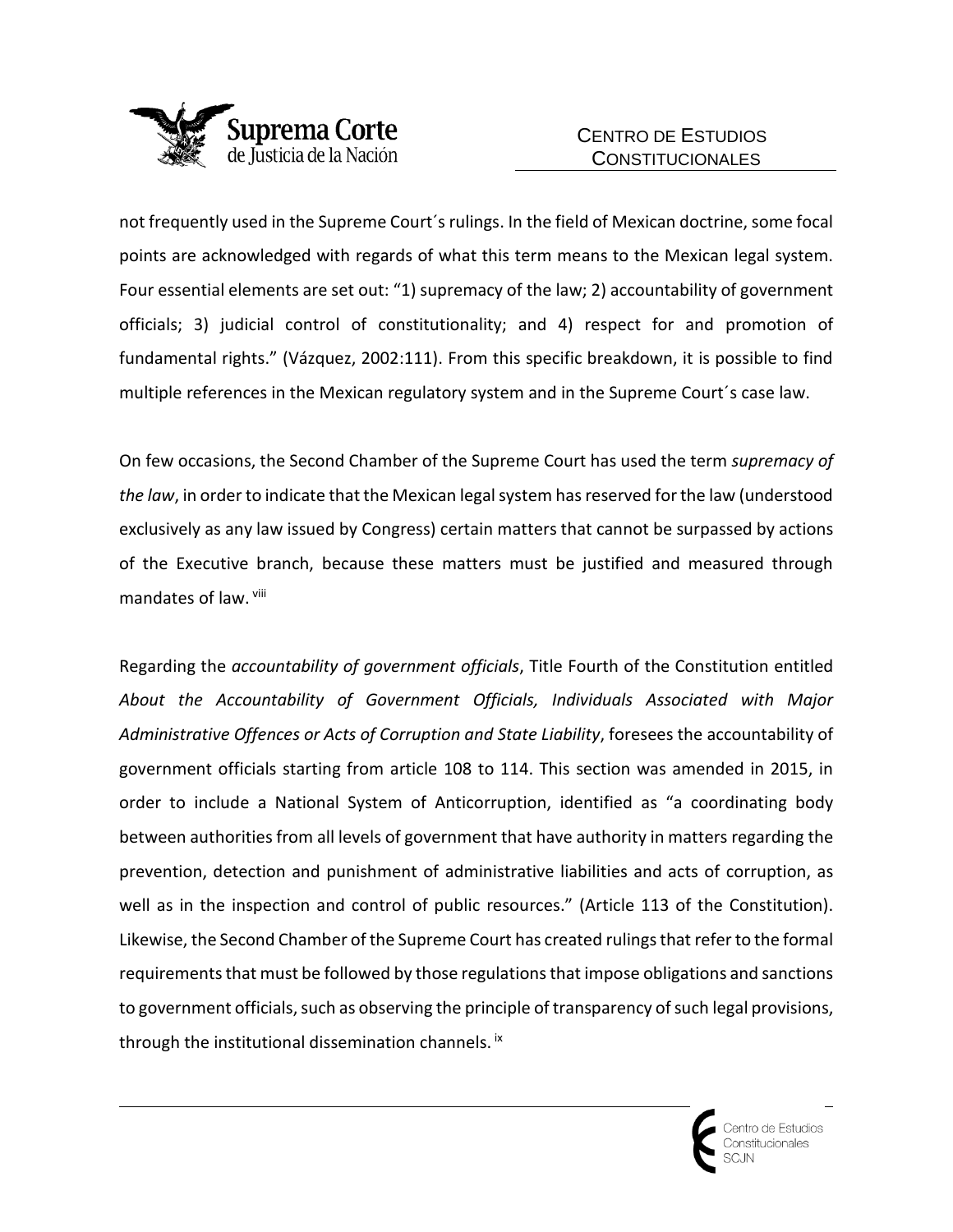

Another interesting example is that in which the same Second Chamber determined that regarding the administrative liability of government officials, the power to sanction whomever is responsible, may not be delegated, which means that there is a strict context of law, of the Rule of Law that determines who has the power to impose sanctions. $x$ 

In respect of judicial review of constitutionality, there are at least two main aspects of authorities: 1) the *writ of amparo*, (or *juicio de amparo*, under articles 103 and 107 of the Constitution), and 2) constitutional controversies and unconstitutionality actions (article 105 of the Constitution). The writ of *amparo* is referred to in article 103, that stipulates three scenarios of dispute where judicial review is applicable: "I. By general rules, acts or omissions of the authority that violate recognized human rights as well as the rights granted for their protection by this Constitution and the international treaties in which the Mexican State is a party; II. By general rules or acts of the federal authority that violate or restrict the sovereignty of the States or the autonomy of Mexico City; and III. By general rules or acts of local state authorities which invade the jurisdiction of the federal authority." Whereas article 107 of the Constitution regulates the authorities and specific cases in which it proceeds.

In 2011, a constitutional reform was approved that expanded the protective scope of the writ of *amparo*, by including, as an admissible rule, the violation of human rights set out in the Constitution, as well as in International Treaties in which Mexico is party. The scope of the writ of *amparo* by legitimate interest is added to the legal interest provided earlier, to the writ of *amparo* brought against individuals, as well as the power to recognize the violation of rights by omission of the authorities.

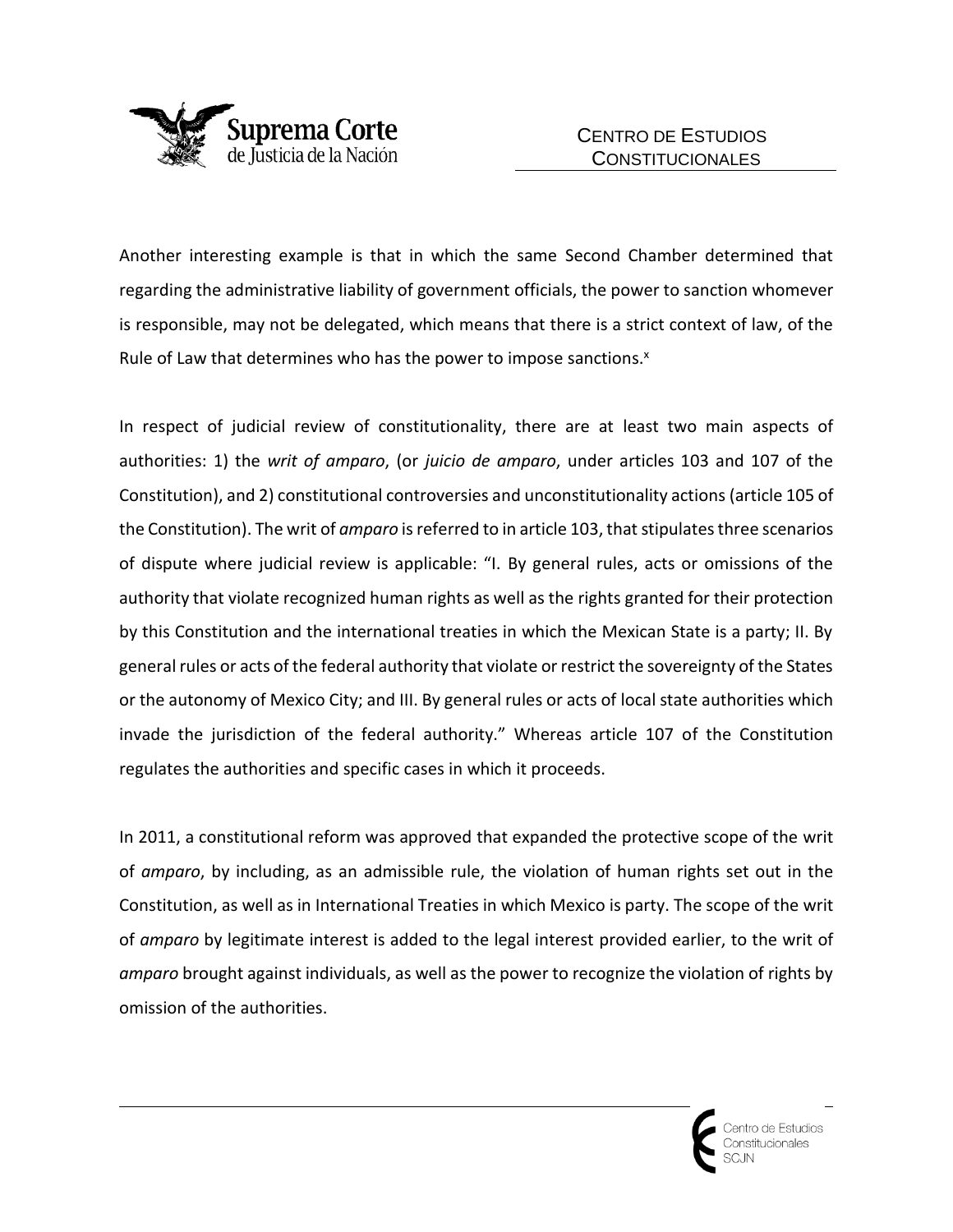

Since the 1917 Constitution until 1994, 55 constitutional controversies were presented. Whereas, once the reform was approved, 116 controversies were presented from 1995 to 1997 (Begné, 2007:23). Furthermore, a new authority was added: to try cases of actions of unconstitutionality, which contemplate the possibility to challenge a federal or local law in order to determine if such law is or is not in accordance with the federal Constitution. In case of it not being in accordance with the Constitution, the law ceases to have effect. In other words, it is annulled and declared unconstitutional.

Lastly, regarding the respect and the promotion of fundamental rights, as of the June 10th of 2011 reform, the Constitution provides the following obligations for all authorities, in their fields of responsibility: "promote, respect, protect and guarantee human rights in accordance with the principles of universality, interdependence, indivisibility and progressivity". As a consequence, the State must prevent, investigate, sanction and indemnify for violations of human rights, under the terms established by law". (Article 1 of the Constitution).

In a recent opinion, the Supreme Court in full session linked the observance and respect for human rights with the work done in prisons. The work, seen as a guiding principle of social reintegration, must take into account the principle of human dignity, since depending on the outcome of this principle other rights will be developed.<sup>xi</sup>

Regarding the proper promotion of human rights, the Supreme Court in full session issued a case law where it established the opinion that the existence of local constitutional courts can have the double role of controlling the operation of government authorities, and of monitoring the promotion and protection of human rights at a local level. xii

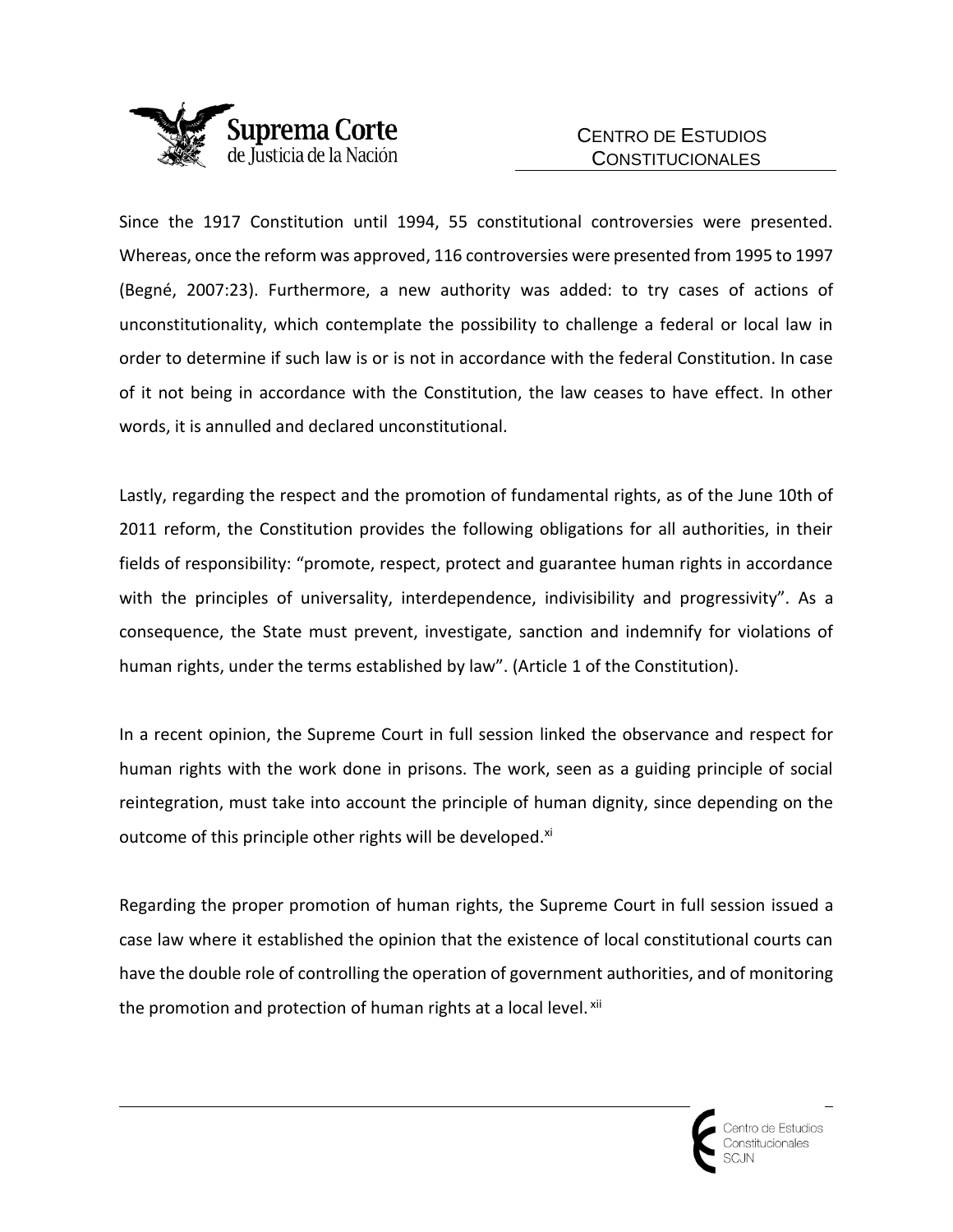

**5. Has the concept of the rule of law changed over time in case-law in your country? If so, please describe these changes referring to examples.**

The answer to this question can be ambivalent as, it has been mentioned before, in Mexican case law there isn´t a conceptual doctrine regarding the use of the term Rule of law. Nevertheless, it has been illustrated that it´s use has a constant overlap of at least two fundamental rights that make it significant to raise it to the status of Rule of law. Moreover, it has also been mentioned that the use of the term constitutional supremacy seems to collect the core element of the concept.

One concept used by the Supreme Court, as of the 2011 Constitutional reform still remains to be explained: *constitutional uniformity*1, which also shares elements with the previous use of Rule of law or constitutional supremacy. In this respect, the Second Chamber of the Supreme Court has issued case law that collects the use of the term "constitutional uniformity" in the sense of enunciating a broad provision of protection that includes the rights granted by the Constitution, International Treaties signed by Mexico, as well as binding national or international precedents that favor the person who requires the protection of justice.<sup>xiii</sup>

## **6. Does international law have an impact on the interpretation of the principle of the rule of law in your country?**

The answer to this question brings along the need to briefly describe the most recent evolution that the impact of international law has had on the interpretations of Rule of law (constitutional uniformity), on the basis of certain emblematic cases.

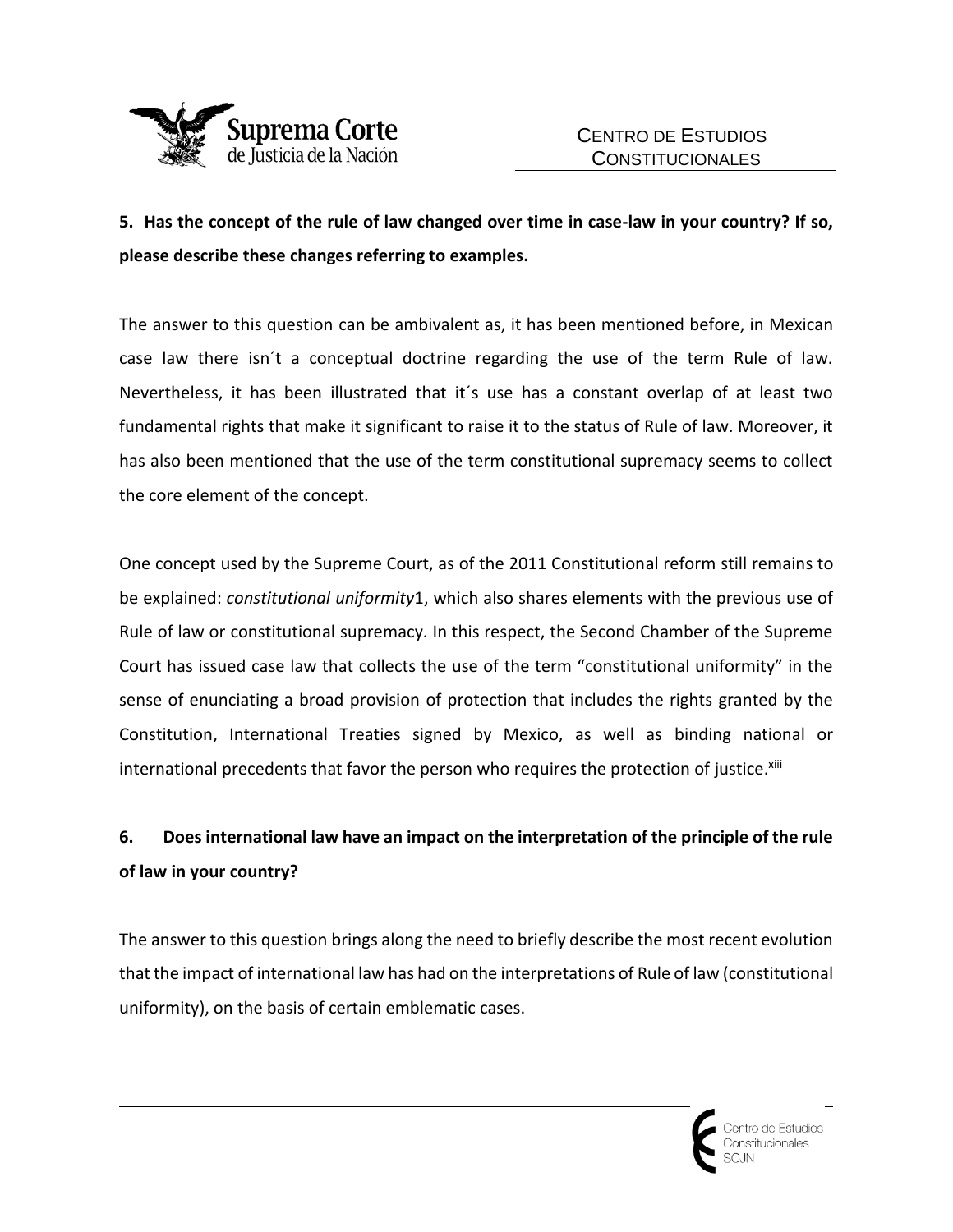

In 2009, the Inter-American Court of Human Rights (IACHR) condemned Mexico for the enforced disappearance of Rosendo Radilla. The ruling ordered the country to take internal legal measures compatible with international obligations contained in several international treaties.

On the other hand, in a consultation known as Varios 912/2010 resolved in 2011, for the first time the Supreme Court examined the effects that the decisions of the IACHR had on Mexican authorities. On this first occasion, it was decided that this was a new type of constitutional supremacy, which recognized the binding effect of rulings passed directly against Mexico. The rest of the rulings by the IACHR would only be guidelines for Mexican judges' criteria.

A couple of years after, in 2013, the Supreme Court resolved the contradiction of court opinions number 293/2011, in which it consolidated conclusively that the existence of a constitutional block (Constitution and International Treaties) meant in the case of Mexico, a control parameter of constitutional uniformity, also known as control of constitutionality. Here, we come back to the subject of the binding effect of the IACHR's rulings, and this is where the Supreme Court issued case law stating that all rulings are binding for Mexican judges, regardless of whether Mexico was the condemned country or not, provided that the applicability of the ruling favors people.<sup>xiv</sup>

Lastly, within the same contradiction of court opinions number 293/2011, the Supreme Court in full session ruled that the outright restrictions set forth in the Constitution must prevail over other rights in the Constitution or several International Treaties.<sup>xv</sup>

After these cases, the boundaries of the implications of international law on Mexican justice were outlined. Regarding the contradiction of court opinions number 299/2013, which states

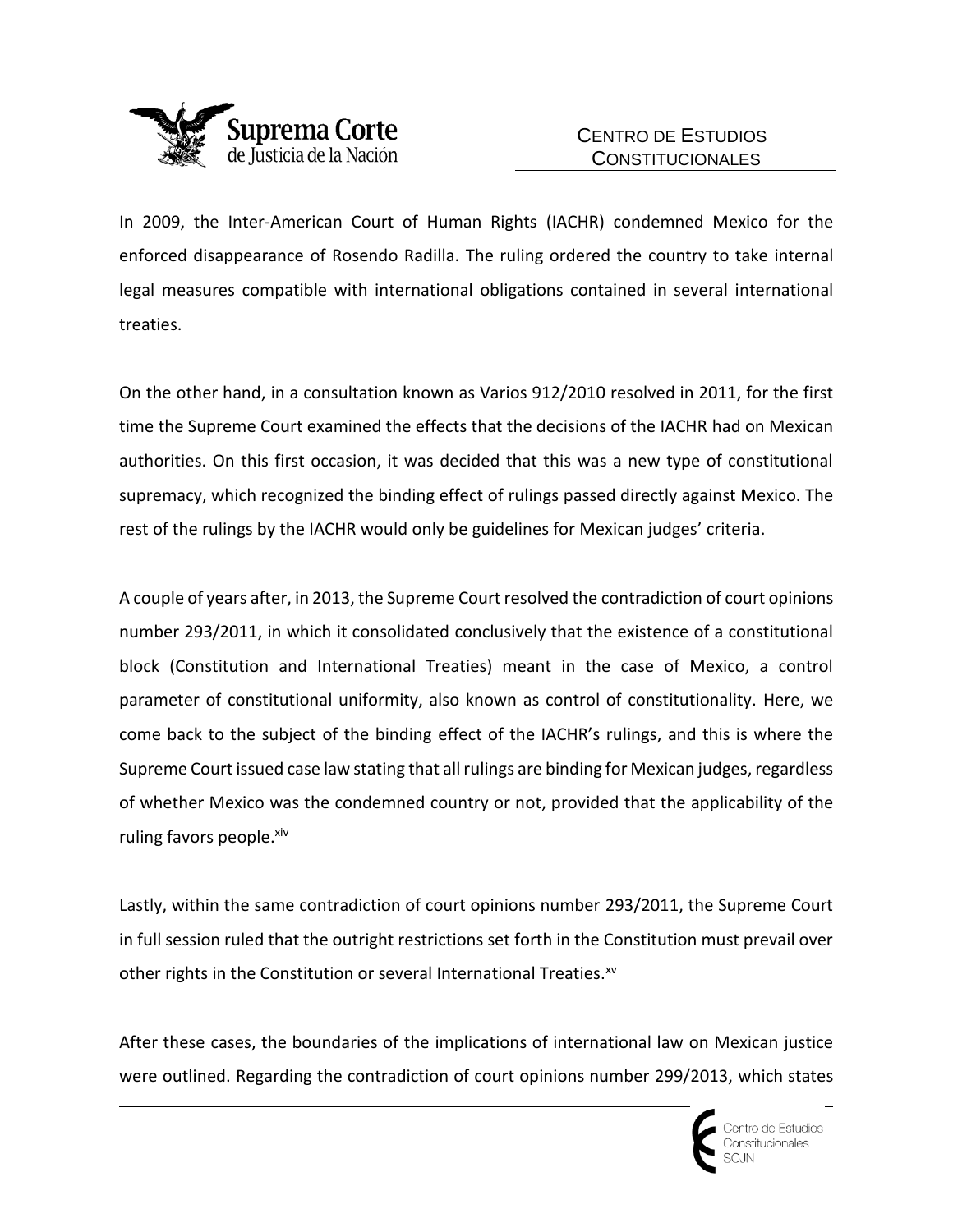

that case law issued by the Supreme Court cannot be a matter of control of constitutional uniformity, because it is the highest court in the country and its decisions serve the purpose of giving legal certainty to the judicial activity conducted by lower courts. If there was a case where the Supreme Court´s case law ruled against human rights, within the Supreme Court there are mechanisms to provide a solution, such as interruption, change or substitution of case law.xvi

#### **II. New challenges to the rule of law**

## **7. Are there major threats to the rule of law at the national level or have there been such threats in your country (e.g. economic crises)?**

In this past year, the country's public finances have caused that practically all government offices take several budgetary adjustment measures. In this context, the Supreme Court along with the Judicial branch took the decision of implementing policies regarding austerity measures, optimization, budgetary discipline and modernization of the budgetary administration. This is done by ensuring, at all times, the "necessary conditions for an efficient operation that ensure the observance of the duties of the Judiciary branch and those constitutional obligations established in order to satisfy citizens' demand of access to justice" (DOF, 28/02/2017).

## **8. Have international events and developments had a repercussion on the interpretation of the rule of law in your country (e.g. migration, terrorism)?**

Despite certain events in the international environment, for example, the economic crisis in 2008, the Supreme Court along with the Judiciary branch have had budgetary stability, which has allowed the continuance into the provision of justice in the country.

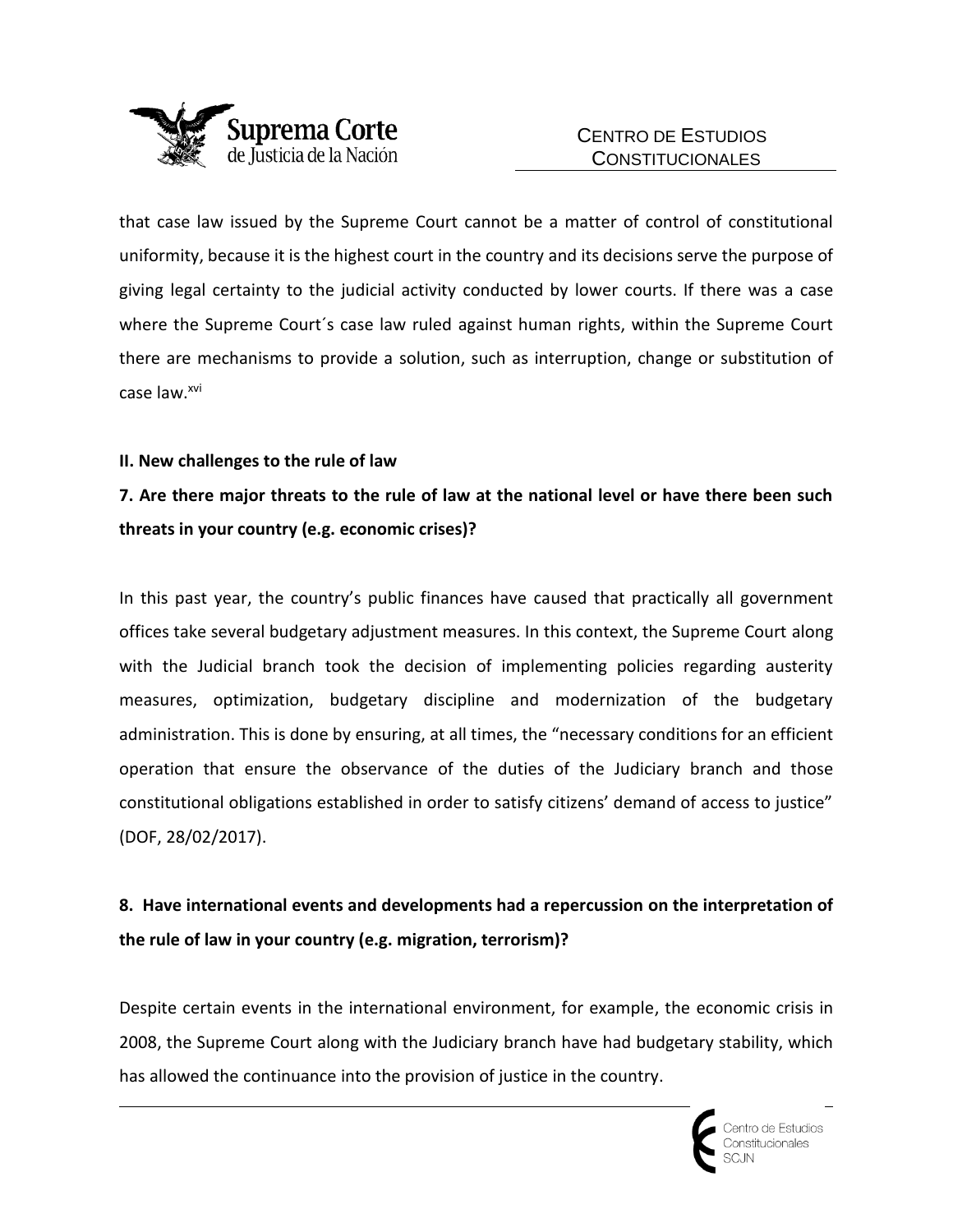

**9. Has your Court dealt with the collisions between national and international legal norms? Have there been cases of different interpretation of a certain right or freedom by your Court compared to regional / international courts (e.g. the African, Inter-American or European Courts) or international bodies (notably, the UN Human Rights Committee)? Are there related difficulties in implementing decisions of such courts / bodies? What is the essence of these difficulties? Please provide examples.**

In addition to the precedents addressed in answer 6, in section 1 above, we should include the one regarding the genesis of file *Varios 912/2010* and the contradiction of court opinions numbers 293/2011 and 299/2013, where the Supreme Court has issued three specific guidelines related to the compliance with rulings by the Inter-American Court of Human Rights. (Morales, 2015)

The first one is the *Amparo under Appeal 168/2011*, where the First Chamber of the Supreme Court decided that the rulings issued by the Inter-American Court of Human Rights to which Mexico is a party, are mandatory for all authorities in the country including, certainly, all bodies administering justice, in addition to resolving that the obligation to comply with such rulings wasn´t just delimited to the operative paragraphs, but to all interpretative criteria contained in the rulings.

The second guideline is the Motion for Review 133/2012, in which the Supreme Court in full session held that the mandatory nature of the rulings issued by the Inter-American Court of Human Rights does not require reiteration in order for them to be binding on all authorities in the country. In other words, the local case law rules aren´t applicable to Inter American judgments.

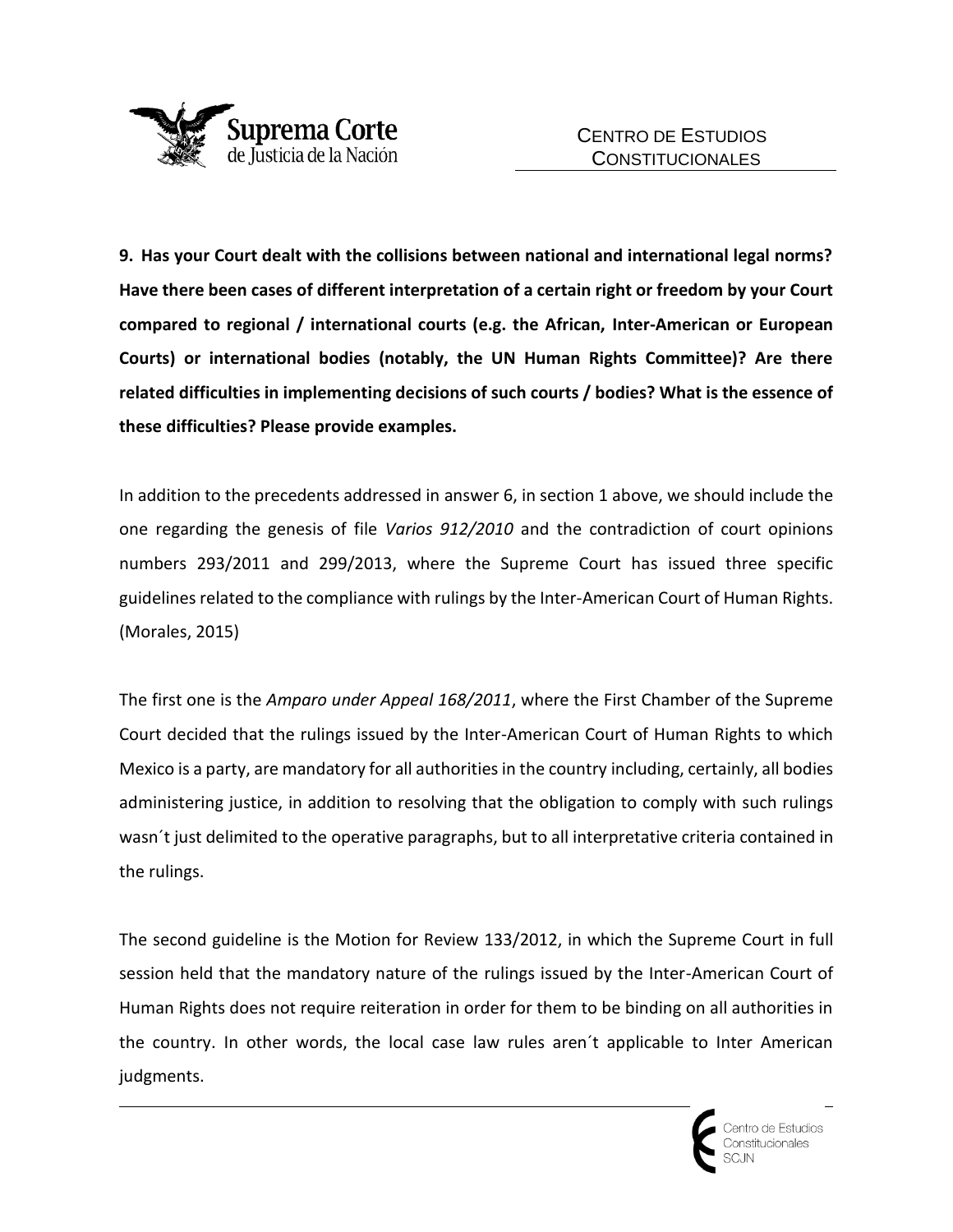

The last example refers to the *Amparo under Appeal 375/2013*, in which the First Chamber of the Supreme Court endorsed its commitment with the criterion related to the binding effect on all authorities, derived from "article 68.1 of the American Convention on Human Rights which provides that the States Parties to the Convention undertake to comply with the judgment of the Inter-American Court of Human Rights".

Regarding the existing legal mechanisms in the country we find the State Liability Law –for cases in which the Mexican State is condemned to pay compensatory allowances-, the General law of Victims and even the *Amparo* Law.

#### **III. The law and the State**

**10. What is the impact of the case-law of your Court on guaranteeing that State powers act within the constitutional limits of their authority?**

One of the most effective instruments the Supreme Court uses to ensure that the actions of government authorities are done within their constitutional limits is, precisely, control of constitutionality of the laws understood in a broad sense. The case law issued by the Highest Court in these cases, does not only solve the controversy regarding the constitutionality of a specific provision, but it also serves as a mandatory precedent for all judges in the country. The Constitution, whilst a legal norm of binding and immediate compliance, structures the different ways in which the checks and balances operate within the government. These balances are oriented to maintain stability between the jurisdiction of different authorities, as well as the respect and the guarantee of fundamental rights, which serve as basic pillars of the Mexican State.<sup>xvii</sup>

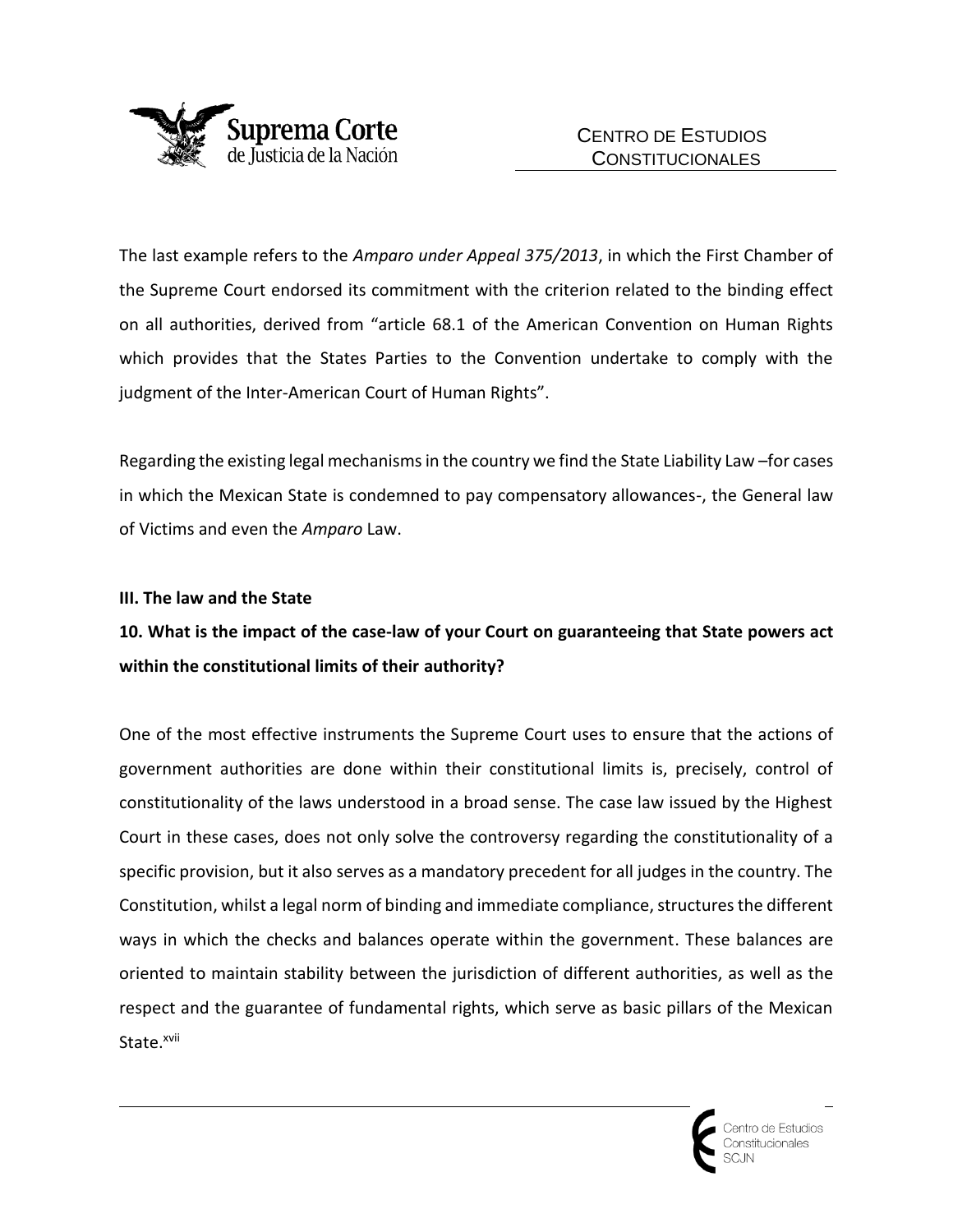

In various occasions, the Supreme Court<sup>xviii</sup> has spoken on this matter. Specifically, it has emphasized in a case law which constitutes a mandatory precedent, that the constitutional controversy is the means that certain governmental, judicial or constitutional bodies have in order to contest the irregularity of a particular legal provision. The Court has stressed that not all alleged flaws are resolved through an action of unconstitutionality. The only ones that qualify to be subject of review are the ones that are directly correlated with the aforementioned principle of separation of powers or with the federal clause conferring jurisdictions.

Article 49 of the Constitution<sup>xix</sup> is one of the primary legal foundations of this logic of checks and balances between the Nation´s authorities. And this is precisely, the one that serves as a source for interpretations, pursuits and decisions of the Supreme Court regarding its scope and safeguard.

## **11. Do the decisions of your Court have binding force on other courts? Do other ordinary courts follow / respect the case-law of your Court in all cases? Are there conflicts between your Court and other (supreme) courts?**

The Supreme Court´s rulings are binding, in several ways, to other courts and judges. First of all, and in accordance with the specific norm that regulates this binding effect, the Federal Judicial Authority Organization Act (FJAOA), is competent to directly give indicative orders to the judiciary branch's bodies so that they carry on a certain proceeding (depending on the specific order). Other rulings that are also binding are the ones that, under certain circumstances, are a mandatory precedent. In this case, they operate as sub-rules derived from

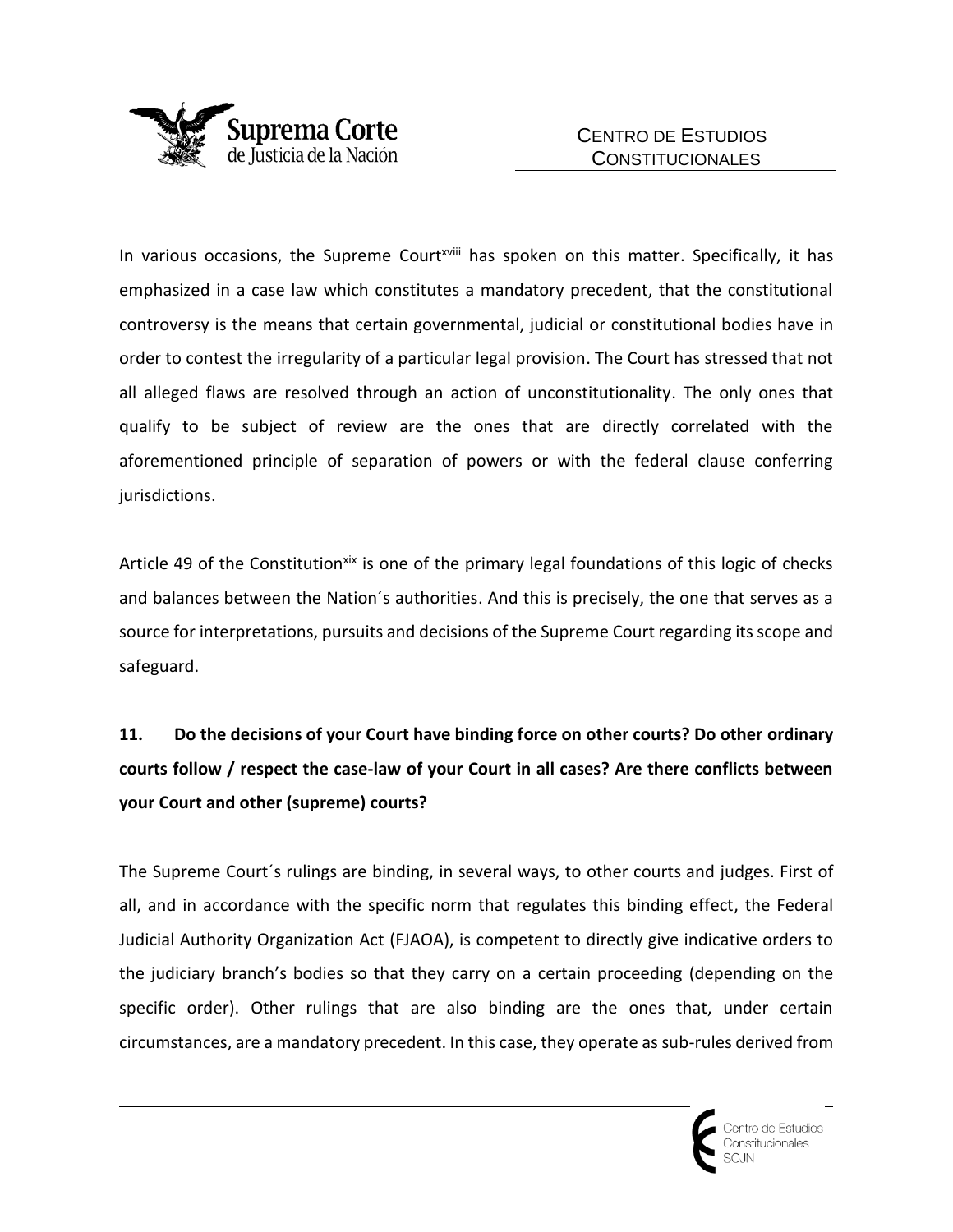

rulings that must be implemented by authorities that have jurisdiction, just as they do it with laws applicable to a specific case.

Thus, specifically, articles 10 and 11 of the FJAOA<sup>xx</sup> enshrine the attributions of the Supreme Court, much like, in particular, the ones belonging to the Plenaries of the Court. These articles establish the cases that the Plenaries of the Court will solve, as well as their duties to ensure the autonomy of the judicial bodies and the people who work in them.

Ordinary courts have the obligation to respect case law that serves as precedent. In other words, not all decisions that the Supreme Court makes, in all sorts of affairs, are a binding rule for lower courts. The Constitution and the specific regulations on this matter, determine the cases in which the rules set by the Highest Court are mandatory case law. The Constitution (articles 94 and 105)<sup>xxi</sup>, the FJAOA and the *Amparo* Law establish: 1) that the exercise of the Judiciary branch is vested in the Supreme Court, the Tribunals and Courts of different specialties (among them electoral, district courts, etc.); 2) the procedural and substantive powers they have; and 3) the terms in which the Supreme Court's case law is mandatory. These regulations also set forth the conditions of interruption and modification of this mandatory case law.

On the other hand, the *Amparo* Law specifies the scenarios in which the decisions of the Supreme Court generate mandatory case law. In general terms (and putting aside many of the specific conditions of creation, modification and suspension) article 15 provides that case law is determined through the reiteration of criteria, substitution and contradictory court opinions. Articles 216 to 235 of the same act provide the rules governing the precedent in Mexico.<sup>xxii</sup>

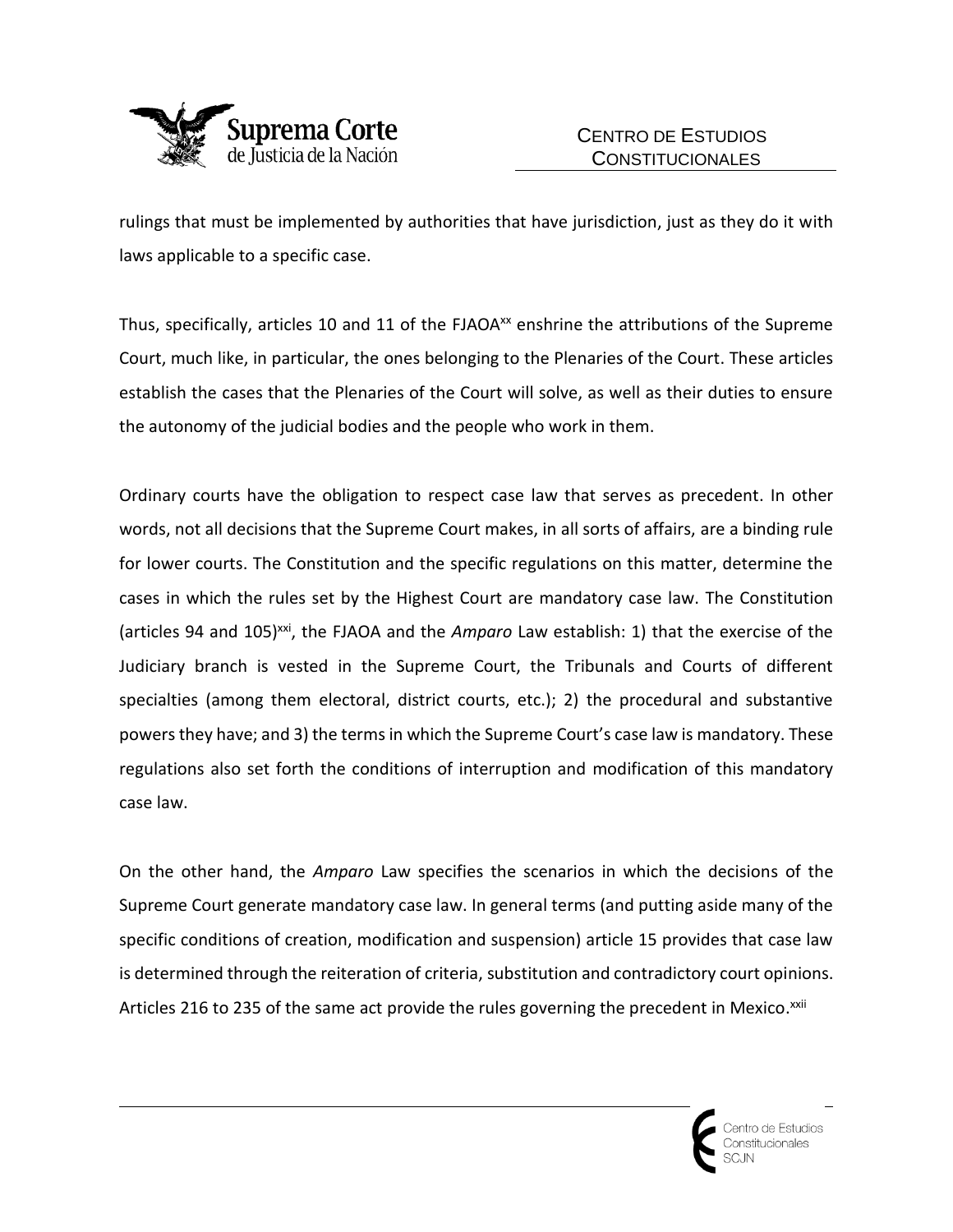

In sum, as mentioned above, the direct orders from the Supreme Court to different judges and courts in the Republic are binding and of immediate implementation. On the other hand, regarding mandatory case law, not only the Constitution in general, but specifically the *Amparo* Law provide in which cases the Supreme Court's rulings are orders that must be followed in equally relevant situations.

Regarding possible conflicts arising between the Supreme Court and other highest courts, while exercising their functions, it is worth pointing out that, whilst that Court leads the jurisdiction as well as its single and highest instance, the problems of conflicts with other courts of the same rank do not occur. This is clearly defined in the Constitution and in the provisions that develop this subject, as well as in the daily operation of the Mexican justice system.

**12. Has your Court developed / contributed to standards for law-making and for the application of law? (e.g. by developing concepts like to independence, impartiality, acting in accordance with the law, non bis in idem, nulla poena sine lege, etc.).**

The Supreme Court, as the Highest Court of constitutionality in the country, is in charge of creating legal rulings that, in many cases, refer to the State organization based upon the principle of division of powers. There are times when the guarantee or indemnity of a human rights' violation goes through the design or implementation of a certain public policy, in which case the Supreme Court has determined the standards that the legislative and executive branch agencies must follow, whenever it is necessary to legislate on the subject.

There are a number of rulings by the Supreme Court that have incorporated international standards of human rights, after which the laws have developed criteria, principles and thresholds that must be followed by public policies involving fundamental rights. For instance,

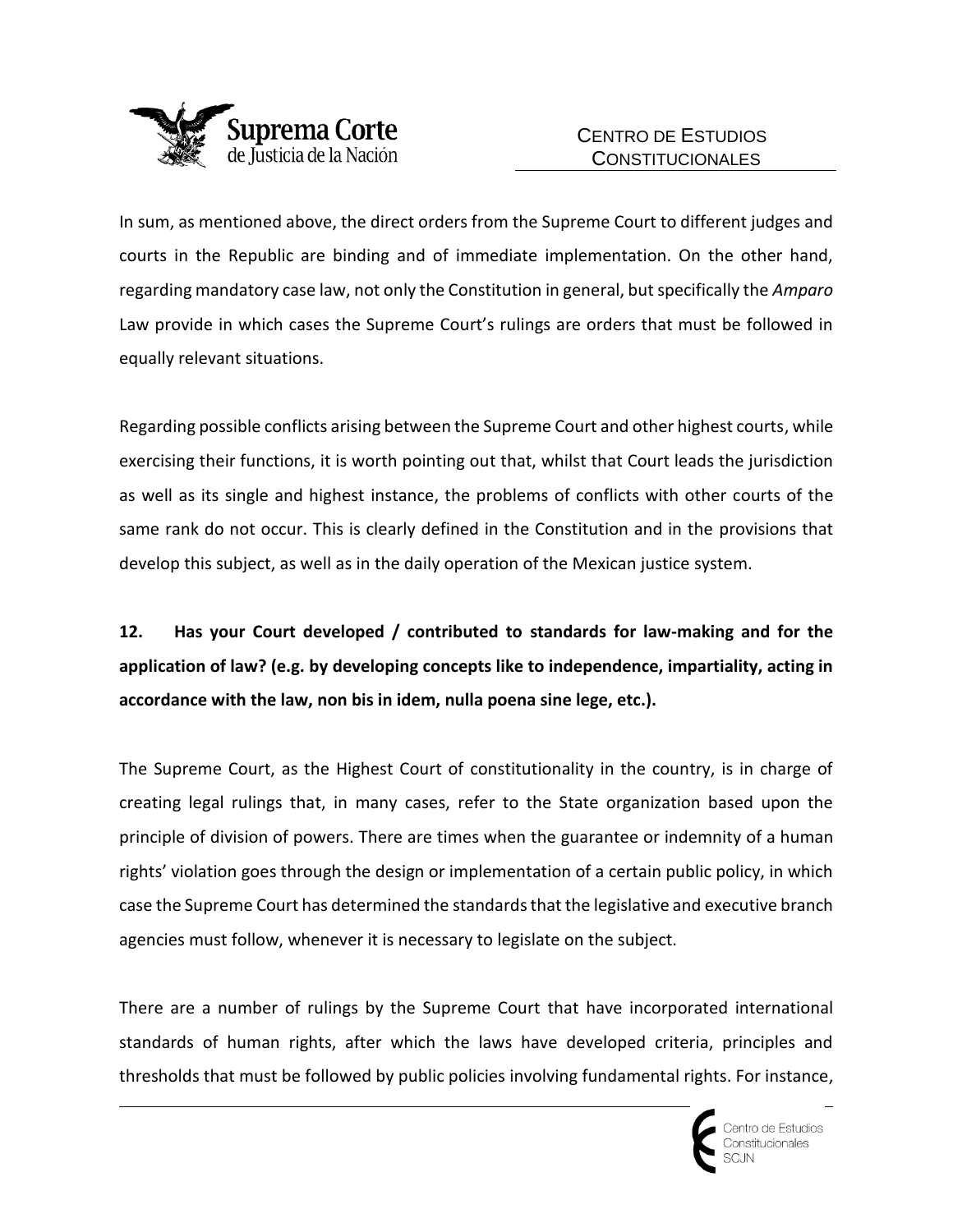

the Court has pronounced itself in many occasions, with respect to the indigenous peoples' right to consultation in cases in which it is intended to implement projects in their territories, or in other cases that directly affect them. It has stated that this community consultation process provides a necessary mechanism, though insufficient, in order to ensure selfdetermination and other cultural rights associated with it.<sup>xxiii</sup>

The authorities have, within their field of competence, the obligation to use all the means at their disposal in order to ensure the consultation process, according to the standards established by the Supreme Court. Some of the criteria used to assesssuch consultation process are: 1) its cultural adequacy; 2) the information that is available and at hand; 3) the previous status; and 4) the consideration of the affected community's interests or those prone to be impaired.<sup>xxiv</sup>

Another typical form of ruling through which the Supreme Court introduces public policy standards as evaluation criteria, is the one concerning exhortatory rulings. These are decisions where at least part of the ruling doesn't consist of an order that must be accomplished immediately, but of a way to inform legislators, in a broad sense, about correcting certain unconstitutional flaw incurred by them. Consistently, the rulings entailing the modification of a public policy incorporate clauses such as these. On those occasions, the Supreme Court encourages the appropriate authority to amend the unconstitutional flaw.xxv

### **13**. **Do you have case-law relating to respect for the rule of law by private actors exercising public functions?**

After the 2013 reform, the *Amparo* Law increased the number of subjects that can be qualified as accountable whenever one of these trials of constitutional nature, oriented towards the

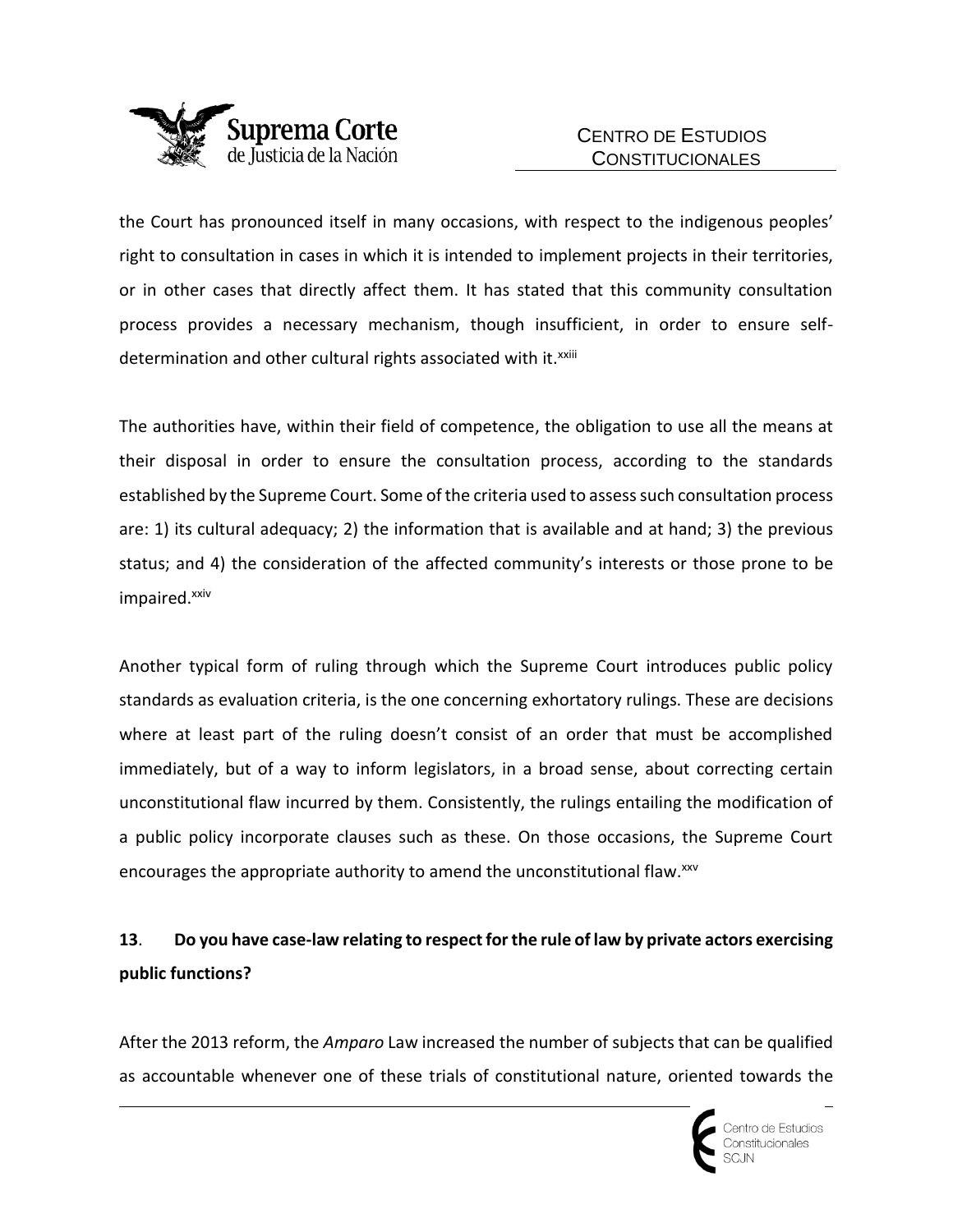

protection of fundamental rights, initiates. It extended the description of "authority held responsible for an unconstitutional action" to private subjects who perform public functions in a derived manner. The individuals who carry out acts of authority will be prosecuted in an *Amparo* trial, taking into consideration the substantive characteristics of the contested act, not the issuer. XXVI

Among the requirementsxxvii for the proceeding of the *Amparo* trial against private entities, the individual must carry out responsibilities that are similar to the ones belonging to government authorities, which should be contemplated in any of the country's regulations. Is is also required that those actions affect a person, specifically, the enjoyment and respect of their fundamental rights.

Regarding the specific terms of legal recognition and case law development, article 1 of the *Amparo* Law provides that the object of these trials is to solve every dispute that may arise. Among them, we find possible infringements derived from general laws or by acts or omissions carried out by government authorities or private individuals who carry out similar acts to those of the authority. Likewise, article 5 provides that individuals may be accused in an *amparo* trial whenever they carry out duties that are materially public. The case law has specified the extent and the constitutionally suitable interpretation of the accountability of private actors. It has held that the acts of private individuals that are prosecutable through the *Amparo* procedure, must have the same characteristics as the ones carried out by government authorities. This means that these types of actions or omissions must unilaterally create, modify or extinguish legal situations, and there must be a relationship of subordination with the affected party.<sup>xxviii</sup>

**14**. **Are public officials accountable for their actions, both in law and in practice? Are there problems with the scope of immunity for some officials, e.g. by preventing an effective fight** 

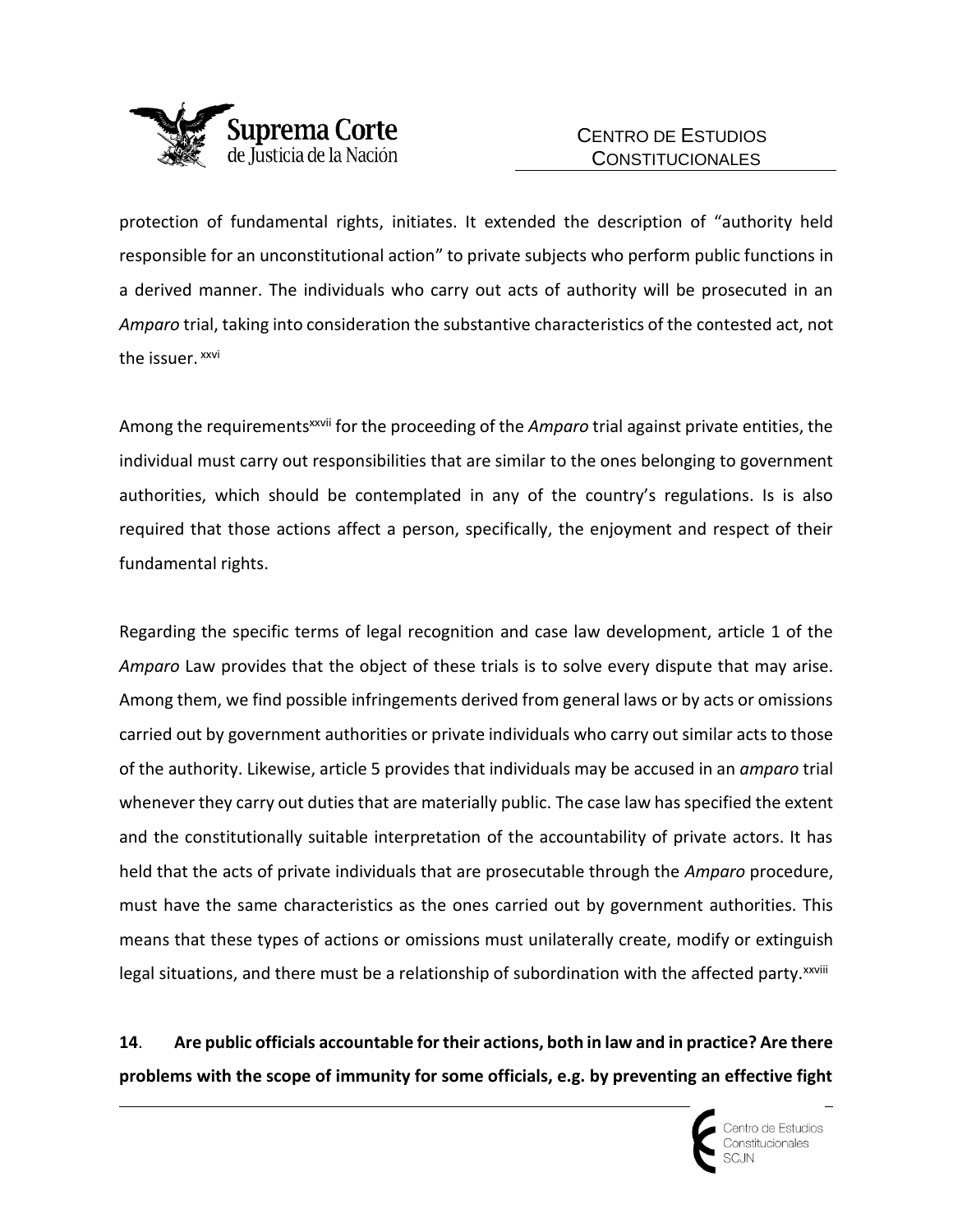

**against corruption? Do you have case-law related to the accountability of public officials for their actions?**

Title four of the Constitution (articles 108-114) is dedicated to the accountability of government officials and individuals who carry out duties that are similar to those of public officials. These responsibilities are set, among other reasons, for being associated to acts of corruption, administrative offences and patrimonial detriment of the State. In the government officials' category, the representatives of popular election, members of the Judiciary branch, persons who hold a position in Congress, and officials in constitutional autonomous agencies are included. Likewise, public officials will be obligated to present a declaration of assets and a declaration of interests before competent authorities, in terms of the law.

Moreover, article 113 of the Constitution, recently modified, creates a national anti-corruption system, which is oriented to articulate authorities of all levels (federal, state, local, autonomous, etc.) in order to detect and sanction acts of corruption, to attribute administrative liabilities, and to monitor and control public resources. The Federal Law of Transparency and Access to Information specifically regulates the national anti-corruption system created in such article. Therefore, in contemplates the situations and procedures that must be followed regarding government officials' accountability. <sup>xxix</sup>

In many occasions, case law has referred to public officials' accountability.<sup>xxx</sup> In particular, it has developed different criteria regarding the right to equality and its interpretation in accordance to the Constitution at matters related to supervision and accountability of the federation.<sup>xxxi</sup>

#### **IV. The law and the individual**

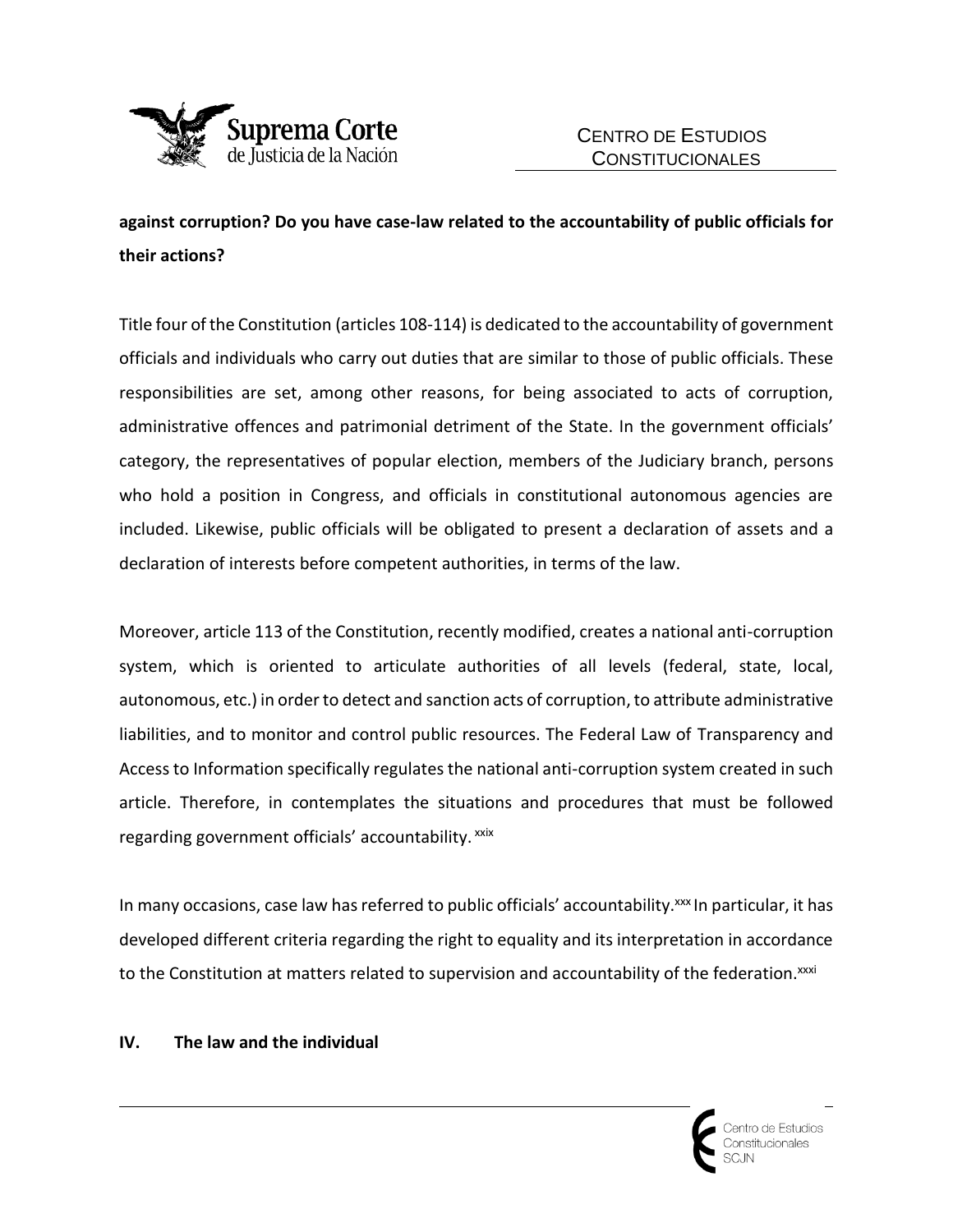

**15. Is there individual access to your Court (direct / indirect) against general acts / individual acts? Please briefly explain the modalities / procedures.**

People can directly and indirectly challenge acts of authorities and individuals as mentioned in responses to questions 11 and 13. In article 103, the Constitution provides that the federal courts will solve all requests for *amparo* originated by: 1) general rules, acts or omissions of authorities that violate or threaten human rights and constitutional rights, as well as international treaties ratified by Mexico; and 2) rules or acts of authorities that limit the sovereignty of the states or their field of competence. Furthermore, article 107 of the Constitution provides that the *amparo* trial will take place at the initiative of the affected party, which is the person who alleges the infringement of a human right or a legitimate collective or individual interest.

The *Amparo* Law which is further elaborated under articles 103 and 107 of the Constitution, reiterates in article 1 the object of the *amparo* trials established in article 107 of the Constitution and adds that these procedures protect people against general rules, acts or omissions of government authorities or individuals, whenever the latter serve duties similar to the government agencies (article 103 of the Constitution).

Case law has elaborated a consistent interpretation regarding the purpose of ordinary legal actions in general and, in particular, of the *amparo* trial, whilst they are judicial mechanisms available to individuals in order to contest, directly or indirectly, acts of authorities. It has mentioned that, in agreement with article 8.2, subparagraph *h)*, of the American Convention on Human Rights, the Mexican State has instituted the *amparo* trial as a guarantee of the right all citizens have in order to appeal court rulings before the same public official or his/her direct superior. This *amparo* trial is not, in strict sense, an appeal, in which its specific objective is the

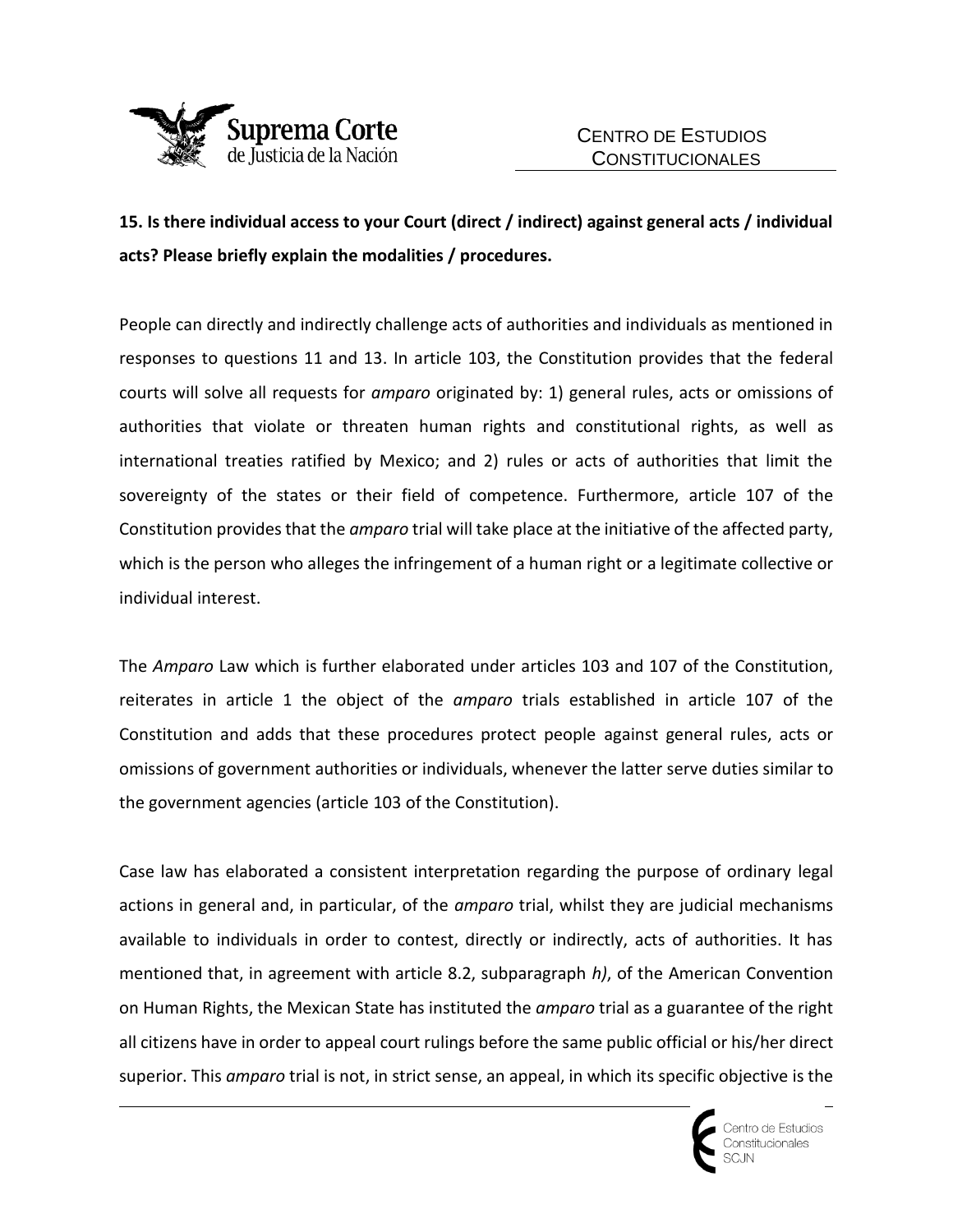

threat or violation of fundamental rights, but an action that results in the study of charges of human rights violations as well as procedural and legality shortcomings associated with them.

This way, the Mexican State fulfills the conventional obligation of establishing an expeditious jurisdictional mechanism, through which individuals can claim the violation of their rights and constitutional rights, as well as their disagreement with court judgments, interlocutory or final.<sup>xxxii</sup>

## **16. Has your Court developed case-law concerning access to ordinary / lower courts (e.g. preconditions, including, costs, representation by a lawyer, time limits)?**

The Supreme Court has stated case law regarding the right to access the administration of justice, in the form of access to ordinary courts. From the legal standpoint, article 17 of the Constitution provides a prohibition against all people to "take justice" into their own hands or carry out violence in order to demand the fulfillment of an alleged right. In that sense, all individuals bear the right to access the administration of justice through courts, concerning their matters in dispute. In order for this administration of justice to be adequate, it must at least fulfill the following characteristics: it must be 1) expeditious; 2) prompt; 3) respectful of the principle of legality; 4) watchful of the terms and time limits; 5) complete; and 6) impartial, among others.

Regarding the costs, the same constitutional precept establishes the gratuity of access to the administration of justice. In this respect, it provides for a constitutional prohibition of collecting judicial expenses from the parties.

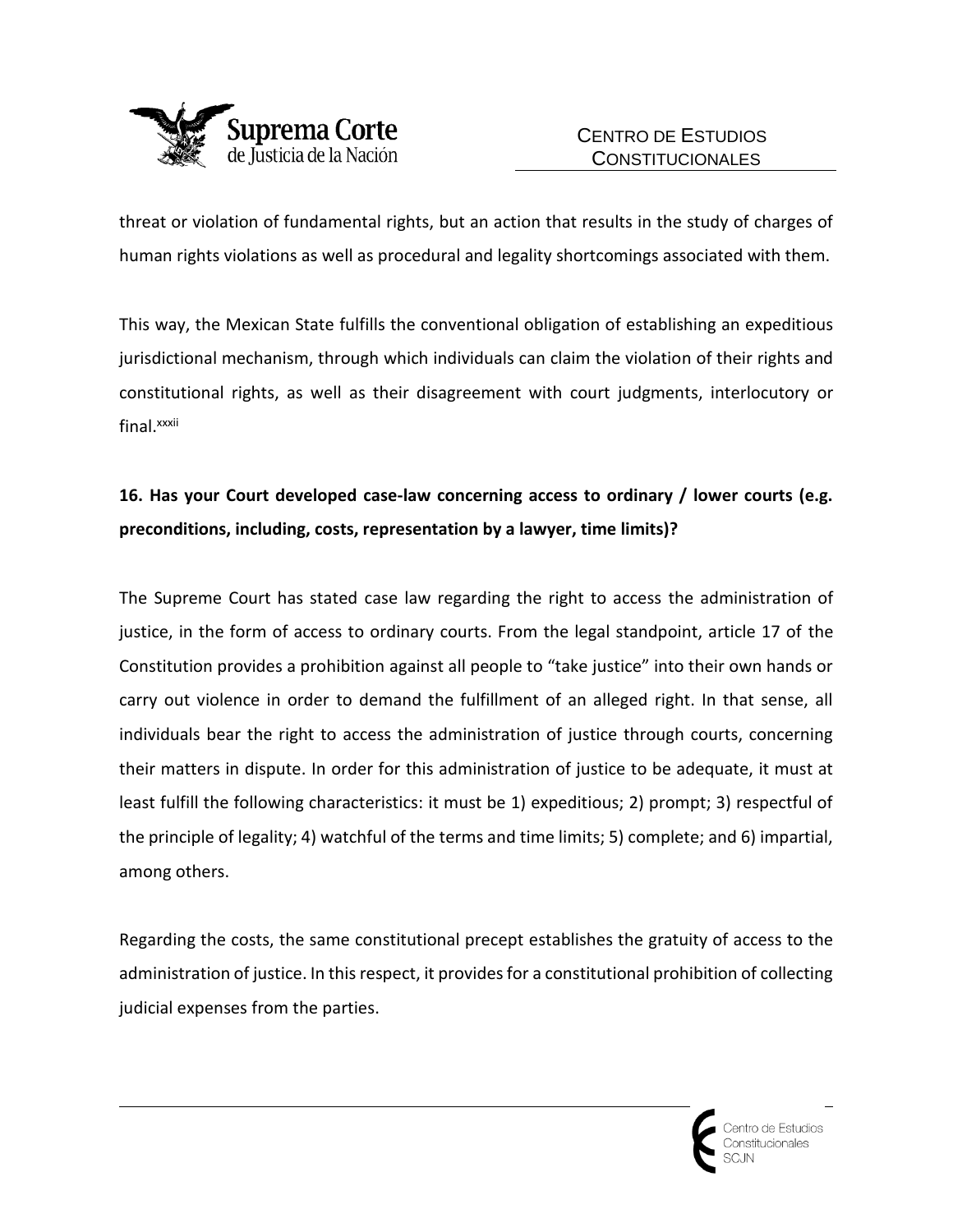

Regarding collective actions, that same article stipulates that Congress will enact laws that regulate the exercise of these mechanisms of protection of group rights, as well as the ways of establishing the amounts and mechanisms for calculating the indemnity for damages caused to the victim. It also establishes the exclusive authority of federal judges and courts to solve these procedural instances.<sup>xxxiii</sup>

In many occasions, the Supreme Court's case law has referred to this global right and the constitutional rights that are a part of it. In that sense, regarding the reasonable term, as a legal obligation to solve cases within a constitutionally admissible time frame, it has stipulated, among other things, that all people have the right to be heard in court. This opportunity granted to the parties to be heard during the trial, must comply with the requirements to access a judge or court that is competent, independent, impartial and previous, no matter what type of trial is being held (civil, criminal, labor, etcetera).

This interpretation of articles 14 and 17 of the Constitution doesn´t imply, according to criteria established by the Supreme Court, that the right to be heard together with all constitutional rights, stall the procedures making them long and burdensome, to the point of undermining the rights to a reasonable term and a prompt administration of justice. Rather, the court has mentioned that these prerogatives must be interpreted jointly and aimed to ensure that the constitutional purposes are met in trials.<sup>xxxiv</sup>

Particularly, regarding access to administration of justice by individuals who are vulnerable due to their age, gender, sexual preference, ethnic affiliation, sociocultural practices, etc., the constitutional interpretation and human rights imperatives must prevail in the understanding of the purposes of the trial. Among those purposes that legal proceedings must abide, especially when a vulnerable subject (individual or collective) is involved, are the rational

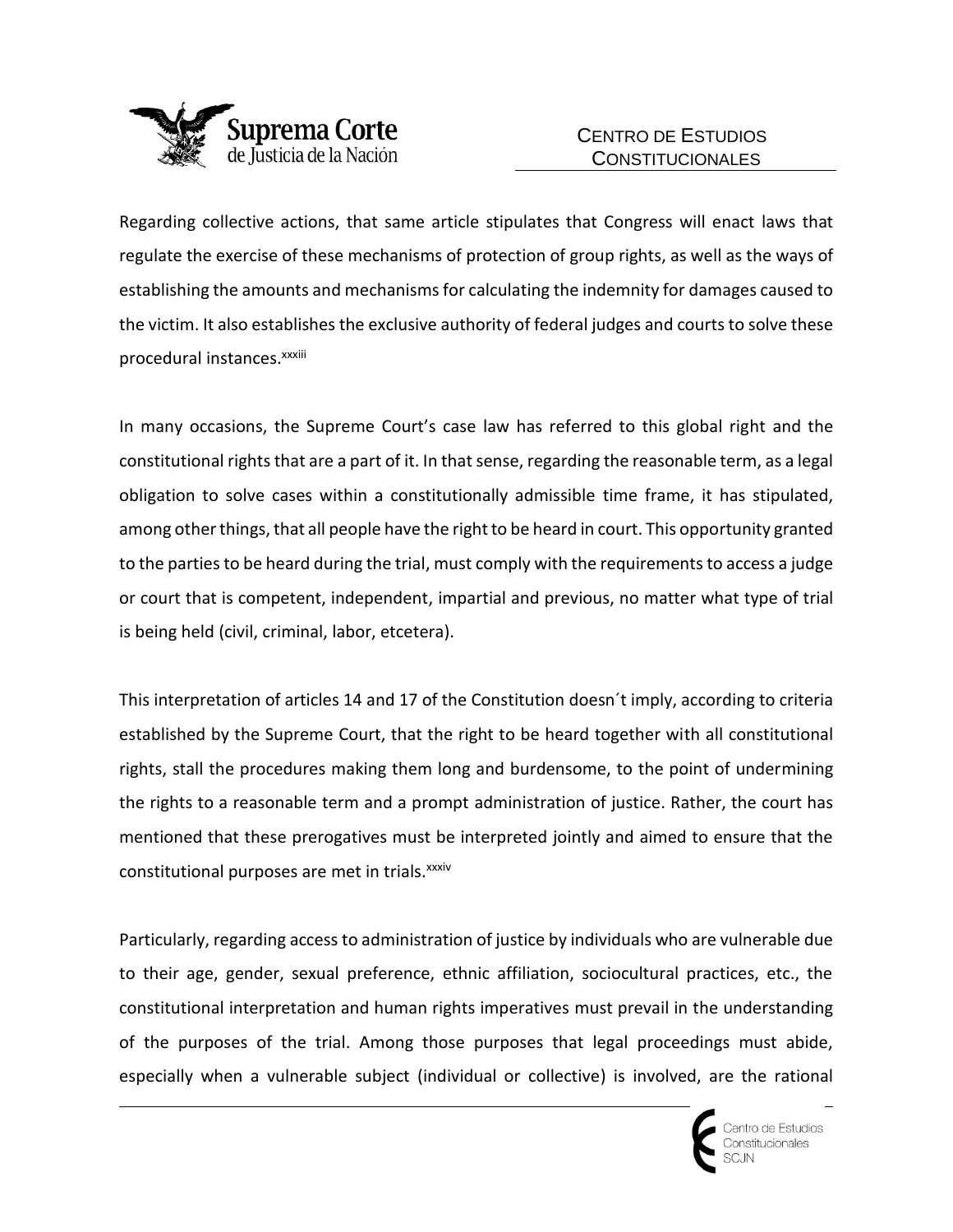

prosecution oriented to comply with the purposes of administration of material justice, consistent with a constitutional State governed by law.xxxv

#### **17. Has your Court developed case-law on other individual rights related to the rule of law?**

Under schematic reasoning, the Supreme Court's case law has, among its objectives, the interpretation and development of individual rights related to and resulting from the Rule of Law provision. The hermeneutics of those rights and constitutional rights is not restricted to the exegetical transcription of the legislative provisions enshrined in the Constitution, but it also serves the rights that are all immanently composed by different constitutional provisions.

Among those rules and principles resulting in individual rights, to mention a couple of them, we find the interpretation of the Rule of Law provision<sup>xxxvi</sup>; the right to access information<sup>xxxvii</sup>; the provision of human rights<sup>xxxviii</sup>; the principle of democratic society based on the rule of law<sup>xxxix</sup>; the right to personal freedom and its guarantees<sup>x1</sup>; the right to due process<sup>xii</sup>; the rights of indigenous peoples<sup>xlii</sup>; the differentiated right to equality and development<sup>xliii</sup>, in terms of rights and constitutional rights, provided by the social rule of law. Xilv

In sum, the Supreme Court's rulings have invariably interpreted the Constitution in a way that through their readings, derive rights and constitutional rights that are explicitly embedded in the Constitution, as well as others that derive from the integration of its multiple legal provisions.

**18. Is the rule of law used as a general concept in the absence of specific fundamental rights or guarantees in the text of the Constitution in your country?**

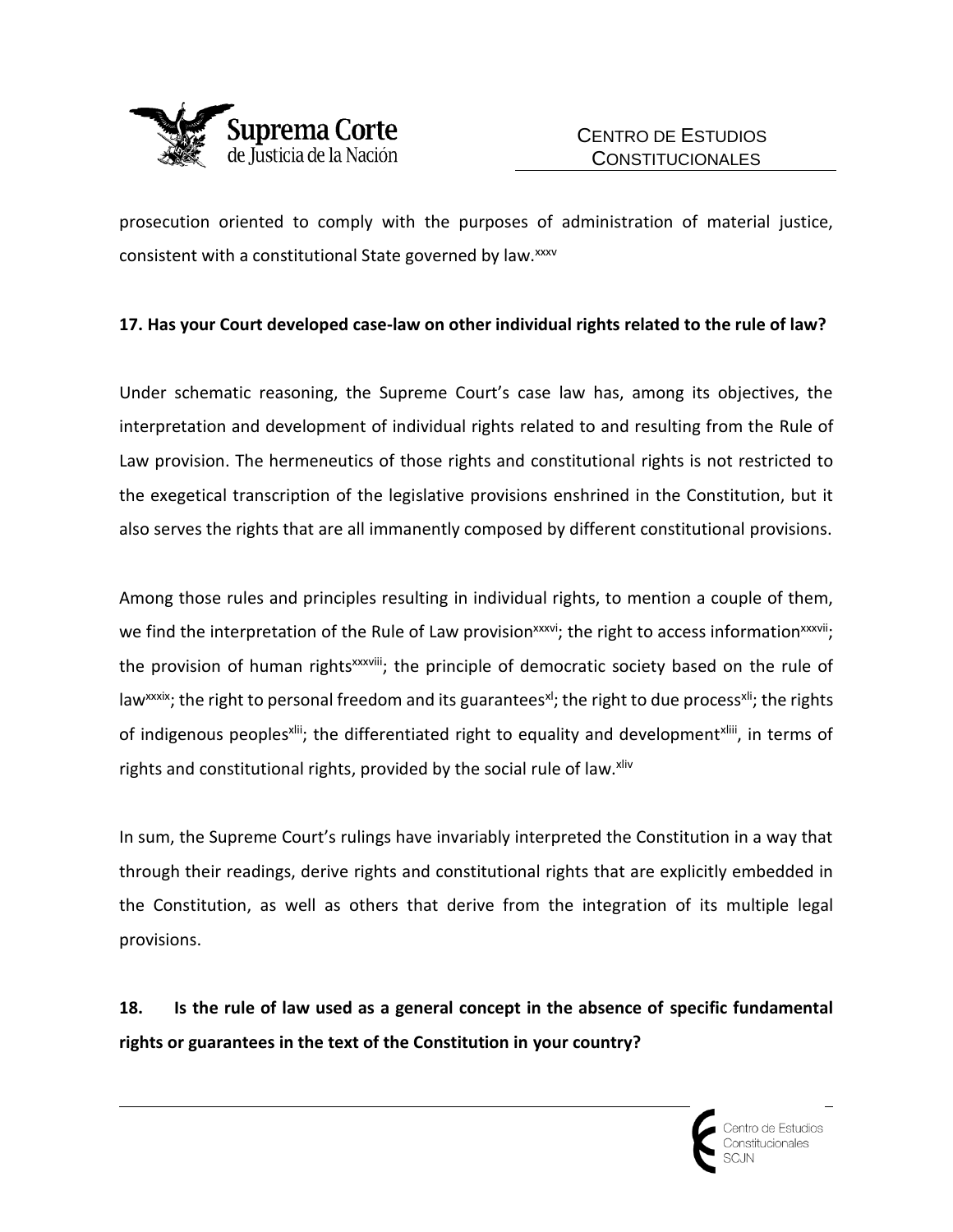

As it was mentioned in the answer to question 17, the Rule of Law provision is a guiding principle of constitutional interpretation by the Supreme Court. In this sense, we assume that the Constitution must be understood in a systematic way, together with international treaties regarding human rights and supranational judicial authorities that bind the Mexican State.

Therefore, when it comes to rights that originate from case law or from the systematic interpretation of the Constitution inferred from the principle of the Rule of Law, we don´t understand them as "absent" fundamental rights. Rather, the definition given by the Court in these cases is that they are immanent rights to the constitutional text, in a broad sense, which specific integration, in terms of fundamental rights (subject, object, content and source) are specified in the constitutional rulings.

For example, we find the fundamental right to the free development of personality<sup>xly</sup> originated from case law. Even though this precept isn´t enshrined in a specific constitutional provision, its configuration is originated from the joint interpretation of superior precepts regarding freedom, equality and dignity, among others. This fundamental right created by the Supreme Court has undergone regular and vigorous development by that institution, as by the frequent request for *amparo* from the citizens.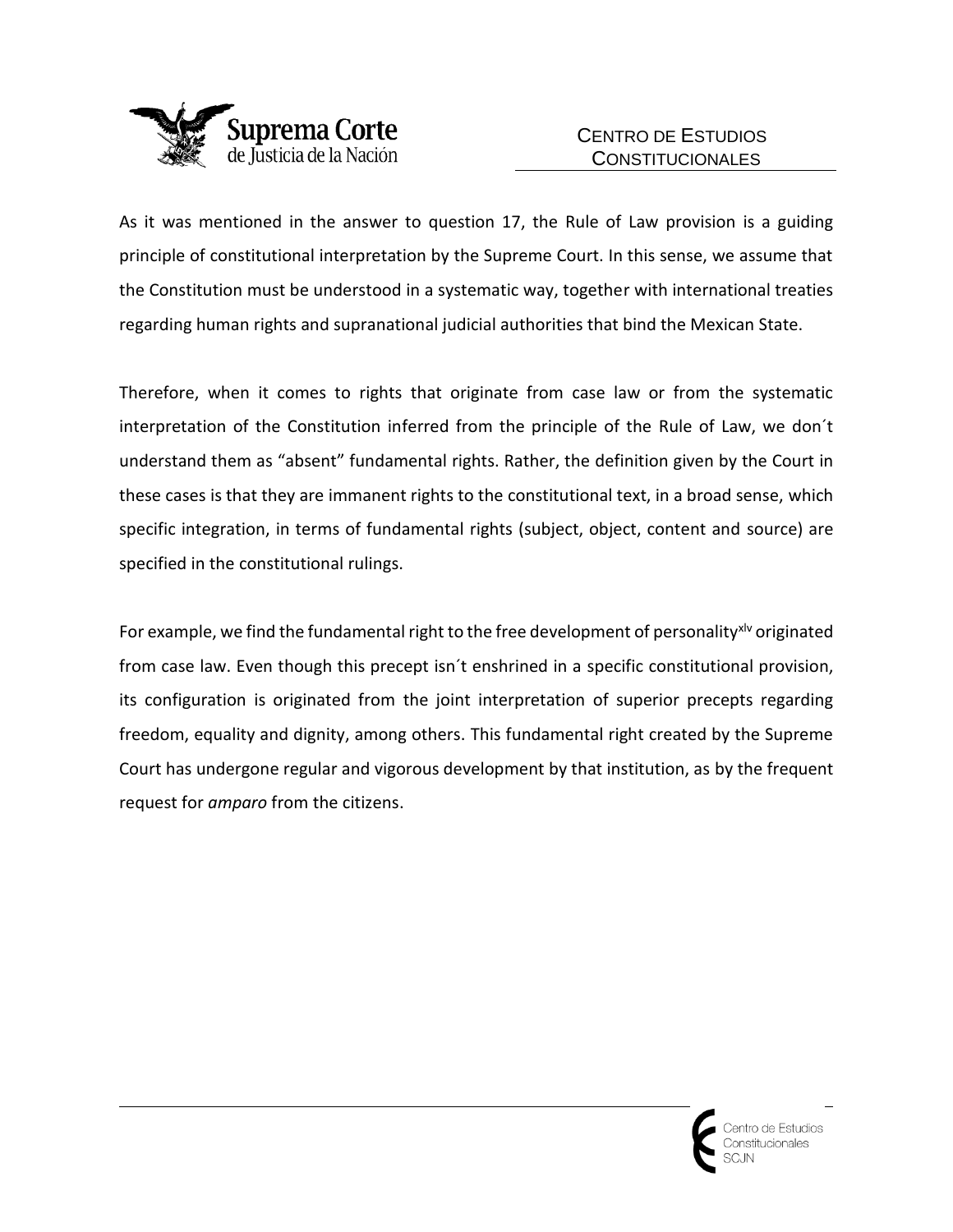

#### **References**

<sup>1</sup> Free translation.

\_\_\_\_\_\_\_\_\_\_\_\_\_\_\_\_\_\_\_\_\_

Begné Guerra, Cristina (2007), *Jueces y democracia en México*, UNAM y Porrúa, México.

- Bonifaz Alfonzo, Leticia (2017), *La división de poderes en México*, Fondo de Cultura Económica, México
- Cossío, José Ramón (2012), "Primeras implicaciones del Caso Radilla", en *Cuestiones*

*Constitucionales*, núm. 26, ene./jun., México, Consultado en

[http://www.scielo.org.mx/scielo.php?pid=S140591932012000100002&script=sci\\_arttext&tln](http://www.scielo.org.mx/scielo.php?pid=S140591932012000100002&script=sci_arttext&tlng=en) [g=en](http://www.scielo.org.mx/scielo.php?pid=S140591932012000100002&script=sci_arttext&tlng=en)

- Del Rosario Rodríguez, Marcos (2015), *El parámetro de control de la regularidad constitucional en México. Análisis sobre la evolución del concepto de supremacía constitucional en México*, Editorial Porrúa, México.
- Flores, Irma Leticia (2014), *Cumplimiento y Ejecución de Sentencias de Amparo*, disponible en [http://www.ijf.cjf.gob.mx/publicrecientes/2014/verde/2014-](http://www.ijf.cjf.gob.mx/publicrecientes/2014/verde/2014-1%20Suspensi%C3%B3n%20Ejecuci%C3%B3n%20VF%202.pdf) [1%20Suspensi%C3%B3n%20Ejecuci%C3%B3n%20VF%202.pdf](http://www.ijf.cjf.gob.mx/publicrecientes/2014/verde/2014-1%20Suspensi%C3%B3n%20Ejecuci%C3%B3n%20VF%202.pdf)

González Placencia, Luis (2005), *Transición y Poder Judicial en México*, en Alberto Aziz Nassif y Jorge Alonso Sánchez (Coords.), *Globalización, poderes y seguridad nacional*, Ciesas y

Porrúa, México.

- Morales, Gladys (2015), *Implementación de las sentencias interamericanas en México,* Editorial Novum, México.
- Ríos Figueroa Julio (2004), *El surgimiento de un poder judicial efectivo en México, el gobierno dividido y toma de decisiones en la Suprema Corte de Justicia, 1994-2002,* disponible en<http://biblio.upmx.mx/textos/30722.pdf>

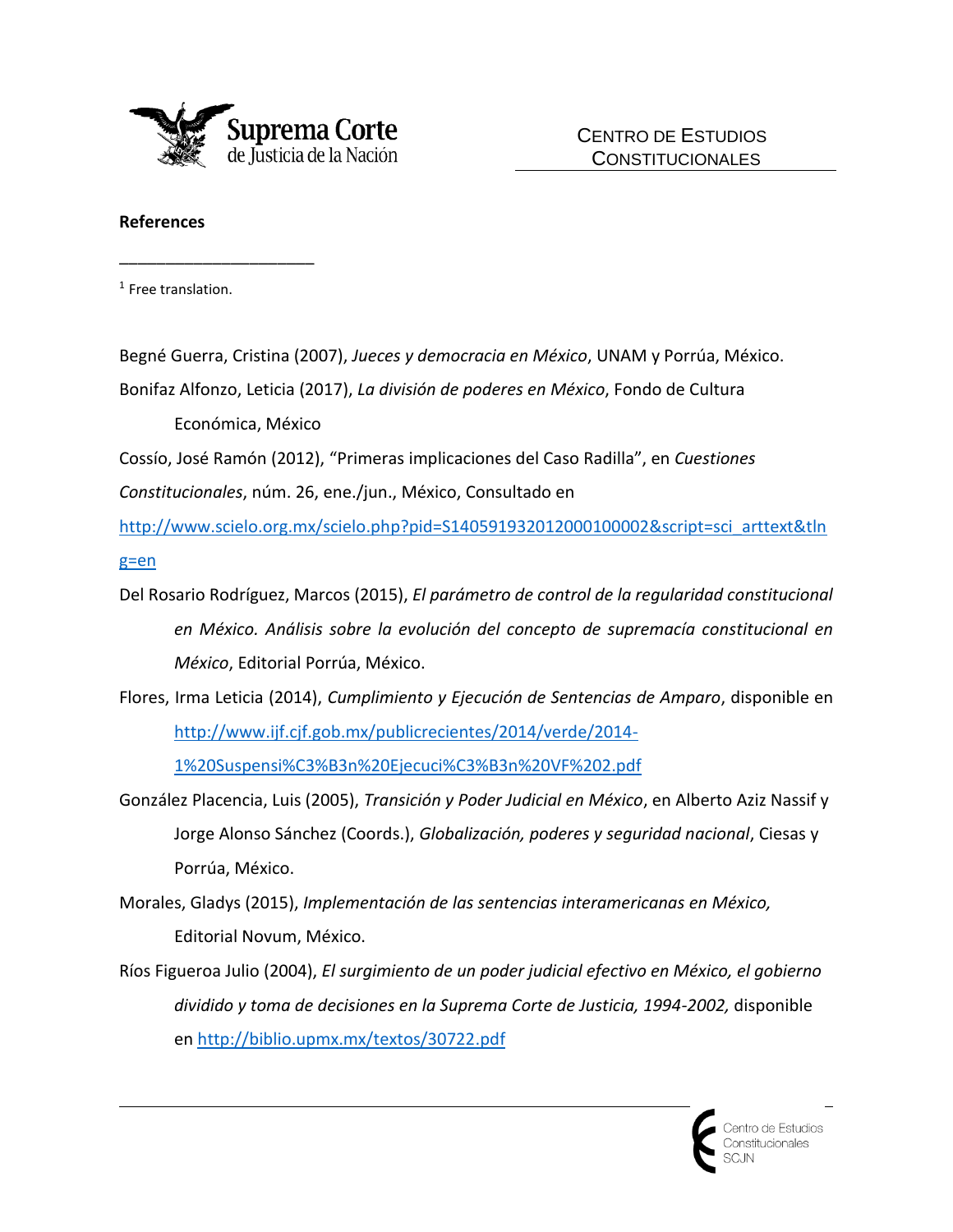

Rubio Sánchez, Benjamín (2015), *Amparo contra actos particulares*, disponible en

<http://revistajurista.com/amparo-contra-actos-de-particulares/>

Saavedra Yuria (2014), *El artículo 17 de la Constitución Política de los Estados Unidos Mexicanos*, disponible en

<https://archivos.juridicas.unam.mx/www/bjv/libros/8/3568/14.pdf>

Staton, Jeffrey K. (2010), *Judicial Power and Strategic Communication in Mexico*, Editorial Cambridge, Estados Unidos.

Suprema Corte de Justicia de la Nación (2014), *La ley de amparo en lenguaje llano*, disponible en:<http://www.ceead.org.mx/LiteratureRetrieve.aspx?ID=137554>

Vázquez, Rodolfo (2002), "El Estado de Derecho: una justificación", en Miguel Carbonell,

Wistano Orozco y Rodolfo Vázquez (coords.)*, Estado de Derecho, fundamentos y* 

*democratización en América Latina*, Editorial Siglo XXI, ITAM y UNAM, México.

The case law established by Full Circuit courts is binding for collegiate courts and single-judge circuit courts, district courts, military and judicial courts under common law of the states, and administrative courts and labor tribunals, both local and federal that are located within the corresponding circuit.



<sup>&</sup>lt;sup>i</sup> Article 1. "Every person in the United Mexican States shall enjoy the human rights granted by this Constitution and international treaties of which the Mexican State is a party, as well as the guarantees for their protection, which exercise cannot be restricted or suspended, except in such cases and under such conditions as are herein provided." *Constitución Política de los Estados Unidos Mexicanos* (CPEUM), consulted in [http://www.diputados.gob.mx/LeyesBiblio/pdf/1\\_240217.pdf](http://www.diputados.gob.mx/LeyesBiblio/pdf/1_240217.pdf)  $\overline{\phantom{a}}$ 

ii Article 133. "This Constitution, the laws of the Congress of the Union that emanate therefrom, and all treaties that have been made and shall be made in accordance therewith by the President of the Republic, with the approval of the Senate, shall be the supreme law of the whole Union. The judges of each State shall conform to the said Constitution, the laws, and treaties, in spite of any contradictory provisions that may appear in the constitutions or laws of the States" *Constitución Política de los Estados Unidos Mexicanos* (CPEUM), consulted in [http://www.diputados.gob.mx/LeyesBiblio/pdf/1\\_240217.pdf](http://www.diputados.gob.mx/LeyesBiblio/pdf/1_240217.pdf)

iii Article 217. "The case law established by the Supreme Court, in full session and in chambers, is binding for these regarding the one declared by the full court, and also for the Full Circuit courts, collegiate circuits and single-judge circuit courts, district courts, military and judicial courts under common law of the states and the Federal District, and administrative courts and labor tribunals, both local or federal.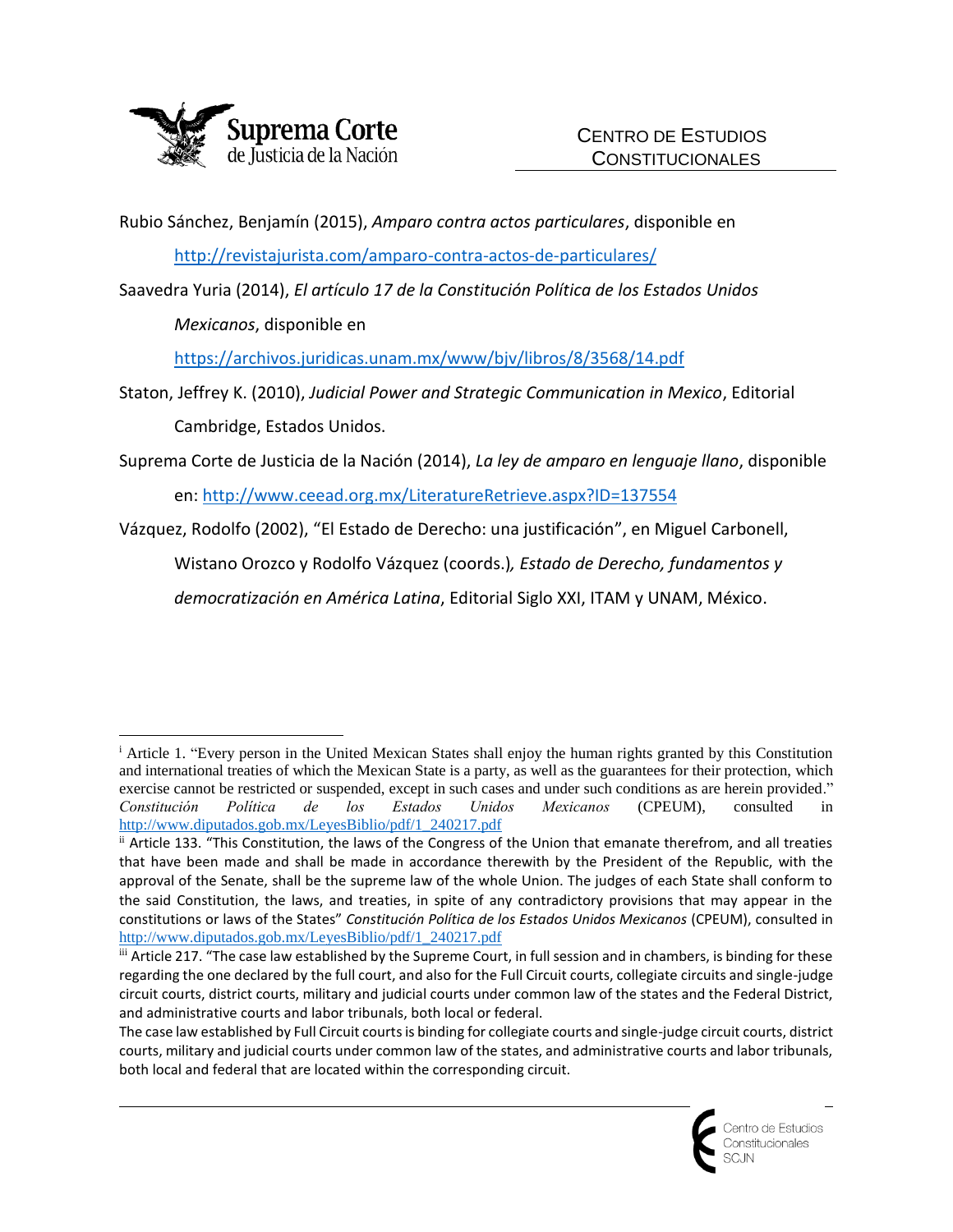

 $\overline{\phantom{a}}$ 

The case law established by collegiate circuit courts is binding for the bodies mentioned in the previous paragraph, except for the Full Circuit courts and the rest of the collegiate circuit courts.

The case law shall not have, in any case, retroactive effect in detriment of any person."

*Ley de Amparo, consulted in:* [http://www.diputados.gob.mx/LeyesBiblio/pdf/LAmp\\_170616.pdf](http://www.diputados.gob.mx/LeyesBiblio/pdf/LAmp_170616.pdf)

iv Tesis [J] 80, under the heading: FREEDOM OF EXPRESSION. ARTICLES 6 AND 7 OF THE POLITICAL CONSTITUTION OF THE UNITED MEXICAN STATES ESTABLISH FUNDAMENTAL RIGHTS OF THE RULE OF LAW. Full Court, *Apéndice de 2011*, Novena Época,Tomo I. Constitucional 3. Pág. 952, Reg. IUS: 1001589. Consulted in en: sjf.scjn.gob.mx/

<sup>v</sup> P./J. 78/2009, under the heading: DIVISION OF POWERS. THE FACT THAT THIS PRINCIPLE IS FLEXIBLE ONLY MEANS THAT BETWEEN THEM EXISTS A COLLABORATION AND COORDINTATION IN THE TERMS ESTABLISHED, BUT DOES NOT ALLOW THEM TO ARROGATE AUTHORITIES THAT CORRESPOND TO ANOTHER BRANCH, BUT ONLY THOSE THAT THE CONSTITUTION ASSIGNS THEM. Full Court, *Semanario Judicial de la Federación y su Gaceta,* Tomo XXX, Julio de 2009*,* Novena Época. Pág. 1540. Reg. IUS 166964. Consulted in: sjf.scjn.gob.mx/

vi Tesis: P./J. 85/2008, under the heading: RES JUDICATA. THE CONSTITUTIONAL FOUNDATION OF THAT PROCEDURAL LEGAL INSTITUTION IS FOUND IN ARTICLES 14, SECOND PARAGRAPH AND 17, THIRD PARAGRAPH OF THE POLITICAL CONSTITUTION OF THE UNITED MEXICAN STATES. Full Court, *Semanario Judicial de la Federación y su Gaceta,* Tomo XXVIII, Septiembre de 2008, Novena Época, Pág. 589. Reg. IUS 168959. Consulted in: sjf.scjn.gob.mx/

<sup>Vii</sup> Tesis: P./J. 54/2008, under the heading: ACCESS TO INFORMATION. ITS NATURE AS AN INDIVIDUAL AND CONSTITUTIONAL RIGHT. Full Court, Pleno, *Semanario Judicial de la Federación y su Gaceta,* Tomo XXVII, Junio de 2008, Novena Época, Pág. 743. Reg. IUS 169574. Consulted In: sif.scin.gob.mx/

viii Tesis: 2a./J. 202/2010, under the heading: FISCAL MISCELLANEOUS RESOLUTION FOR 2000. THE RULE 5.2.2 EXCEEDS THE CONDITIONS SET BY THE FEDERAL TAX CODE AND THE LAW ON VALUE-ADDED TAX, AND THUS CONTRAVENES THE PRINCIPLE OF SUPREMACY OF THE LAW. Second Chamber, *Semanario Judicial de la Federación y su Gaceta*, Tomo XXXIII, Enero de 2011, Novena Época. Pág. 1111, Reg. IUS: 163019, Consulted in: sjf.scjn.gob.mx/

<sup>ix</sup> Tesis: 2a./J. 249/2007, under the heading: PUBLIC OFFICIALS. THE MANUALS OF ORGANIZATION, OF PROCEDURES OR SERVICES TO THE PUBLIC, ON WHICH OBLIGATIONS ARE IMPOSED, AND DUE TO NON-COMPLIANCE RESPONSIBILITIES AND SANCTIONS MAY BE ESTABLISHED, MUST BE PUBLISHED IN THE CORRESPONDING OFFICIAL DISSEMINTATION MEDIUM. Second Chamber, *Semanario Judicial de la Federación y su Gaceta*, Tomo XXVII, Enero de 2008. Novena Época, Pág. 515. Reg. IUS 170438. Consulted in: sjf.scjn.gob.mx/

x Tesis: 2a./J. 87/2008, under the heading: ADMINISTRATIVE LIABILITY OF GOVERNMENT OFFICIALS FROM THE CIRCUIT COURTS AND DISTRICT COURTS. THE AUTHORITY GRANTED TO THE COUNCIL OF THE FEDERAL JUDICIARY TO DETERMINE ITS EXISTENCE AND IMPOSE SANCTIONS, CAN ONLY BE EXECUTED BY ITS FULL COURT OR THE COMMISSION IT DETERMINES, AND NOT DELEGATED TO JURISDICTIONAL BODIES. Second Chamber, *Semanario Judicial de la Federación y su Gaceta,* Tomo XXVII, Mayo de 2008. Novena Época. Pág. 154. Reg. IUS 169618. Consulted in: sjf.scjn.gob.mx/

xi Tesis: P./J. 34/2013 (10a.), under the heading: PRISON LABOR. ITS DEVELOPMENT MUST BE BUILT ON THE OBSERVANCE AND RESPECT OF HUMAN DIGNITY. Full Court, *Gaceta del Semanario Judicial de la Federación*, Libro 1, Diciembre de 2013. Décima Época, Pág. 128, Reg. IUS 2005110. Consulted in: sjf.scjn.gob.mx/

xii Tesis: P./J. 23/2012 (10a.), under the heading: LOCAL CONSTITUTIONAL CONTROL. IT IS VALID TO ESTABLISH A CONSTITUTIONAL COURT AND A SYSTEM OF MEANS TO DEMAND THE FORMS OF ORGANIZATION OF POWERS, AND THE PROMOTION AND PROTECTION OF HUMAN RIGHTS IN THE LOCAL LEVEL. Full Court, *Semanario Judicial de la Federación y su Gaceta,* Libro XIII, Octubre de 2012, Tomo 1. Décima Época, Pág. 288. Reg. IUS 2001870. Consulted in: sjf.scjn.gob.mx/

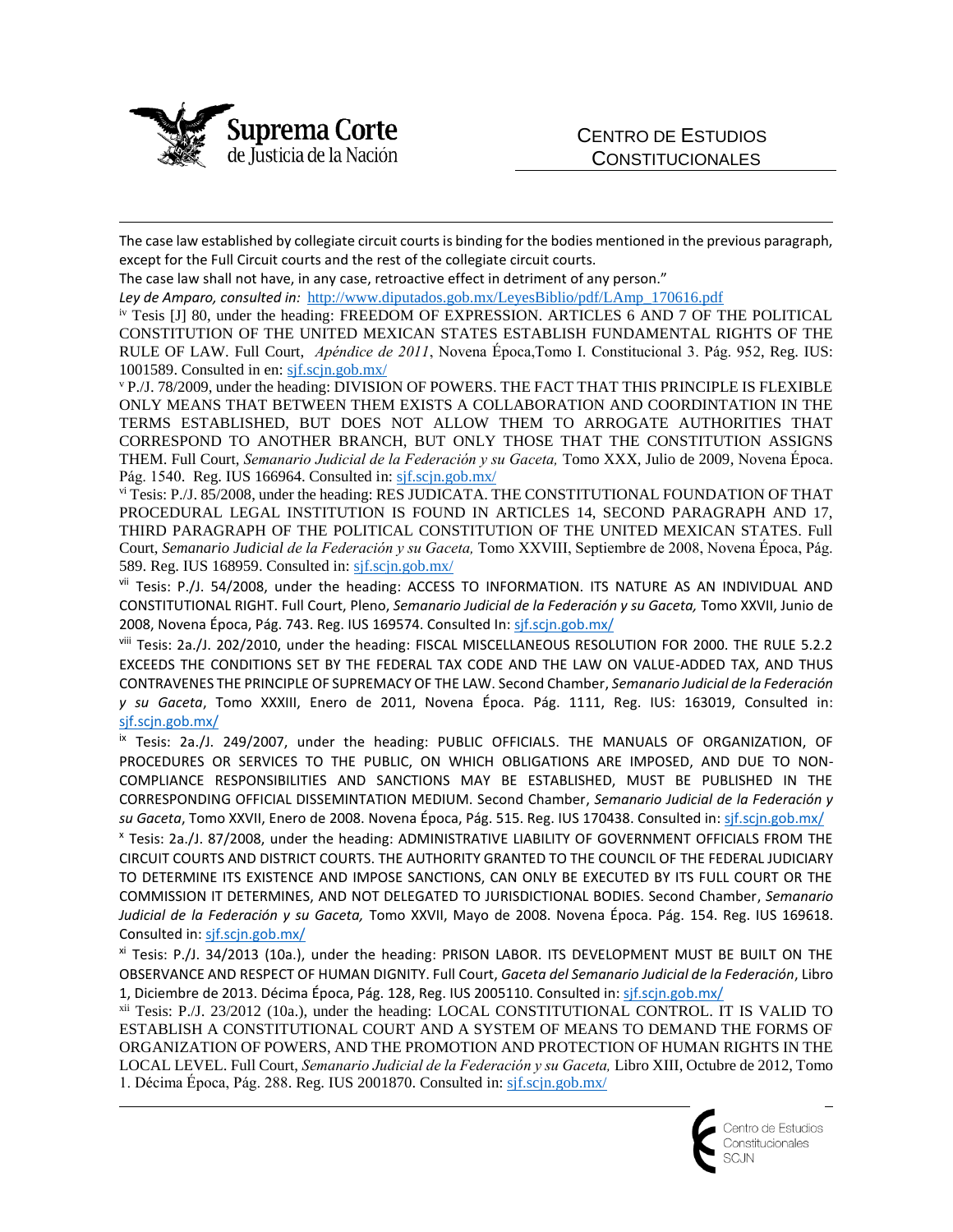

 $\overline{\phantom{a}}$ 

xiii Tesis: 2a./J. 70/2015 (10a.), under the heading: APPEAL OF THE WRIT OF *AMPARO*. THE ACCOUNTABLE AUTHORITY TO WHOM THE SANCTION IS PERSONALLY IMPOSED, IN ACCORDANCE TO ARTICLE 260, FRACTION IV OF THE AMPARO LAW, HAS LEGAL GROUNDS TO REQUEST AN APPEAL AND CHALLENGE THE CONSTITUTIONAL REGULARITY OF THIS LEGAL PRECEPT. Second Chamber, *Gaceta del Semanario Judicial de la Federación*, Libro 18, Mayo de 2015, Tomo II. Décima Época, Pág. 1309. Reg. IUS 2009205. Consulted in: sif.scjn.gob.mx/

xiv Tesis: P./J. 21/2014 (10a.), under the heading: CASE LAW ISSUED BY THE INTERAMERICAN COURT OF HUMAN RIGHTS. IT IS BINDING TO MEXICAN JUDGES, AS LONG AS IT IS MORE BENEFICIAL TO THE CITIZEN. Full Court, *Gaceta del Semanario Judicial de la Federación,* Libro 5, Abril de 2014, Tomo I. Décima Época. Pág. 204. Reg. IUS 2006225. Consulted in: sjf.scjn.gob.mx/

xv Tesis: P./J. 20/2014 (10a.), under the heading: HUMAN RIGHTS SET OUT IN THE CONSTITUTION AND INTERNATIONAL TREATIES. THEY ESTABLISH CONTROL PARAMETERS OF CONSTITUTIONAL UNIFORMITY, BUT WHEN THERE IS A SPECIFIC RESTRICTION IN THE CONSTITUTION REGARDING THEIR EXERCISE, THE PROVISIONS ESTABLISHED IN THE CONSTITUTIONAL TEXT MUST BE FOLLOWED. Full Court, *Gaceta del Semanario Judicial de la Federación,* Libro 5, Abril de 2014, Tomo I. Décima Época, Pág. 202, Reg. IUS 2006224. Consulted in: sjf.scjn.gob.mx/

xvi Tesis: P./J. 64/2014 (10a.), under the heading: CASE LAW OF THE SUPREME COURT OF JUSTICE OF THE NATION. IT IS NOT SUSCEPTIBLE TO UNDERGO CONSTITUTIONAL CONTROL AND/OR *EX OFFICIO* CONVENTIONALITY BY JURISDICTIONAL BODIES OF LOWER RANK. Full Court, *Gaceta del Semanario Judicial de la Federación,* Libro 13, Diciembre de 2014, Tomo I. Décima Época, Pág. 8. Reg. IUS 2008148. Consulted in: sjf.scjn.gob.mx/

xvii The development of the bond between distrbution of powers and fundamental rights within the Mexican context can be found in Carla Huerta's text, *El control constitucional y sus límites,* available In: <https://archivos.juridicas.unam.mx/www/bjv/libros/6/2955/13.pdf>

xviii Specifically, the Constitutional Controversy 117/2014 may be consulted. See: Tesis: P./J. 42/2015 (10a.), under the heading: CONSTITUTIONAL CONTROVERSY. THE VIOLATIONS THAT ARE SUSCEPTIBLE TO BE FUNDAMENTALLY ANALYZED ARE THE ONES RELATED TO THE PRINCIPLE OF DIVISION OF POWERS OR WITH THE FEDERAL CLAUSE, ON THE BASIS OF A CONCEPT OF BROAD AFFECTATION. Full Court, *Gaceta del Semanario Judicial de la Federación*, Libro 25, Diciembre de 2015, Tomo I. Décima Época. Pág. 33. Reg. IUS. 2010668. Consulted in: sjf.scjn.gob.mx/

 $x$ <sup>xix</sup> Article 49 provides the following: Article 49. The supreme power of the Federation is divided, for its exercise, into legislative, executive, and judicial branches.

Two or more of these powers shall never be united in one single person or corporation, nor shall the legislative power be vested in one individual except in the case of extraordinary powers granted to the Executive, in accordance with the provisions of Article 29. Under any other circumstance, except the one provided in the second paragraph of article 131, will any extraodinary powers be granted to legislate." The Constitution may be consulted in: [http://www.diputados.gob.mx/LeyesBiblio/pdf/1\\_240217.pdf](http://www.diputados.gob.mx/LeyesBiblio/pdf/1_240217.pdf)

xx Articles 10 and 11 of the Federal Court System Organizational Act ([http://www.diputados.gob.mx/LeyesBiblio/pdf/172\\_031116.pdf](http://www.diputados.gob.mx/LeyesBiblio/pdf/172_031116.pdf) ) provide the following:

Article 10. " The Supreme Court in full session will have authority over:

I. Constitutional controversies and unconstitutionality actions referred under fraccions I and II of article 105 of the Political Constitution of the United Mexican Sates;

II. Motions of review against rulings pronounced in the constitutional hearing by the disctrict judges or single judge circuit courts (…)"

Artículo 11: "The Supreme Court in full session will at all times ensure the autonomy of the Judicial branches' bodies and the independence of its members (…)".

xxi Constitution Article 94: "The judicial power of the Federation is vested in a Supreme Court of Justice, in an Electoral Court, in collegiate and single judge circuit courts, and district courts. (…) The law will establish the terms where case law established by Federal Courts and circuit courts are binding, regarding interpretation of the

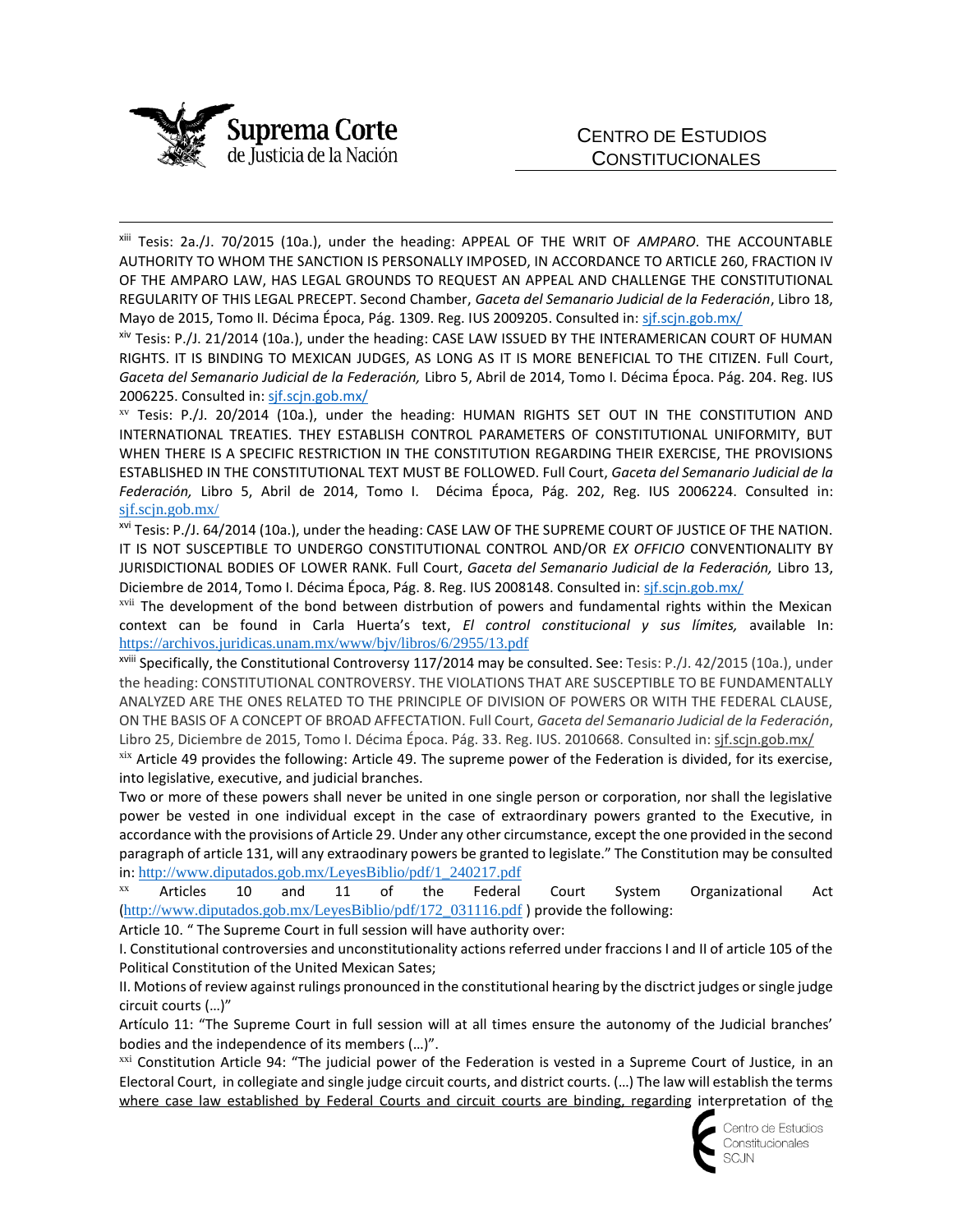

 $\overline{\phantom{a}}$ 

Constitution and general laws, as well as the requirements for their interruption and substitution". Article 105: "The Supreme Court of Justice, under conditions specified by law, will have authority over the following issues:  $(...)'$ 

xxii The Amparo Law can be consulted in: [http://www.diputados.gob.mx/LeyesBiblio/pdf/LAmp\\_170616.pdf](http://www.diputados.gob.mx/LeyesBiblio/pdf/LAmp_170616.pdf) xxiii The criterion can be found under the case docket Amparo en Revisión AR 270/2015. See: Tesis: V.2o.P.A.12 A (10a.), under the heading: MUNICIPAL OPERATING BODY CALLED WATER OF HERMOSILLO, SONORA. IT IS CONSIDERED AN AUTHORITY REGARDING *AMPARO* TRIALS WHEN THE WATER BILL OR THE SANCTION IMPOSED BY THE MENTIONED BODY FOR USING THIS LIQUID FOR DIFFERENT PURPOSES THAN THE ONES ORIGINALLY HIRED, ARE CHALLENGED. Collegiate Circuit Court. *Gaceta del Semanario Judicial de la Federación*, Libro 35, Octubre de 2016, Tomo IV. Décima Época. Pág. 2996. Reg. IUS: 2012860. Consulted in: sjf.scjn.gob.mx/

xxiv This criterion is under the case docket *amparo* en revisión 781 of 2011, which can be consulted in: <http://www2.scjn.gob.mx/ConsultaTematica/PaginasPub/DetallePub.aspx?AsuntoID=133848>. In a similar vein, the case docket AR 781/2012 and the Constitutional Controversy 32/2012 may be consulted in: <https://www.scjn.gob.mx/sistema-de-consulta/#/>

xxv Some rulings that have exhortations are the unconstitutionality actions AI 37/2011 y AI 59/2006. In order to analyze exhortatory rulings in Mexico, consult: Landa César, *Las sentencias atípicas en la jurisdicción constitucional latinoamericana,* available in, https://archivos.juridicas.unam.mx/www/bjv/libros/6/2894/24.pdf

xxvi In this respect, the text of Benjamín Rubio Sánchez, *Amparo contra actos particulares,* is available in: <http://revistajurista.com/amparo-contra-actos-de-particulares/>

xxvii In this respect, the text "La ley de amparo en lenguaje llano", published by the Supreme Court is available in: <http://www.ceead.org.mx/LiteratureRetrieve.aspx?ID=137554>

xxviii This criterion may be found under the case docket recurso de queja 54/2014, available in: <http://www2.scjn.gob.mx/juridica/engroses/cerrados/Publico/14000540.007-1861.doc>.

 $x$ xxix The Federal Law of Transparency and Access to Information can be consulted in: [http://www.dof.gob.mx/avisos/2493/SG\\_090516/SG\\_090516.html](http://www.dof.gob.mx/avisos/2493/SG_090516/SG_090516.html)

xxx Specifically, the case docket amparo en revisión AR 1076/2013 may be consulted. See Tesis: 1a. LIX/2014 (10a.), under the heading: ACTION FOR JUDICIAL REVIEW OF AN ADMINISTRATIVE-LAW DECISION, SUMMARY JUDGMENT. First Chamber, *Gaceta del Semanario Judicial de la Federación.* Libro 3, Febrero de 2014, Tomo I. Décima época. Pág. 667. Reg. IUS 2005632. Consulted in: sjf.scjn.gob.mx/. The criterion regarding accountability by public officials can be consulted in Tesis: 1a. LIX/2014 (10a.), under the heading: ACTION FOR JUDICIAL REVIEW OF AN ADMINISTRATIVE-LAW DECISION, SUMMARY JUDGMENT. First Chamber, *Gaceta del Semanario Judicial de la Federación,* Libro 3, Febrero de 2014, Tomo I. Décima Época. Pág. 667. Reg. IUS 2005632.

xxxi Federal Government Oversight and Accountability, consulted in <http://www.diputados.gob.mx/LeyesBiblio/pdf/LFRCF.pdf>. For further information, see Leticia Bonifaz, *La división de poderes en México,* FCE, México, 2017, pp. 93 a 95.

xxxii See ADR 6357/2015 en Tesis: 1a. CCLXXVIII/2016 (10a.). FUNDAMENTAL RIGHT FOR AN EFFECTIVE JUDICIAL REMEDY, *Gaceta del Semanario Judicial de la Federación,*  Libro 37, Diciembre de 2016, Tomo I. Décima Época. Pág. 368. Reg. IUS 2013206. In addition, the condradiction of rulings CT 152/2005 y CT 265/2103 may be consulted.

xxxiii For a review of doctrine regarding the right to access ordinary courts of lower rank, preconditions of trial, terms, among others, see Saavedra Yuria, *El artículo 17 de la Constitución Política de los Estados Unidos Mexicanos,*  available in en <https://archivos.juridicas.unam.mx/www/bjv/libros/8/3568/14.pdf>

xxxiv This criterion is found in case docket amparo directo en revisión AR 282/2017, en la Tesis: 2a. CV/2007. Under the heading: HUMAN RIGHTS. THE JUDICIAL GUARANTEE PROVIDED UNDER ARTICLE 8, NUMBER 1, OF THE AMERICAN CONVENTION, IS IN ACCORDANCE WITH THE ONES REGARDING HEARINGS AND ACCESS TO JUSTICE PROVIDED IN ARTICLES 14 AND 17 OF THE CONSTITUTION. Second Chamber, *Semanario Judicial de la Federación* 



Constitucionales **SCJN**